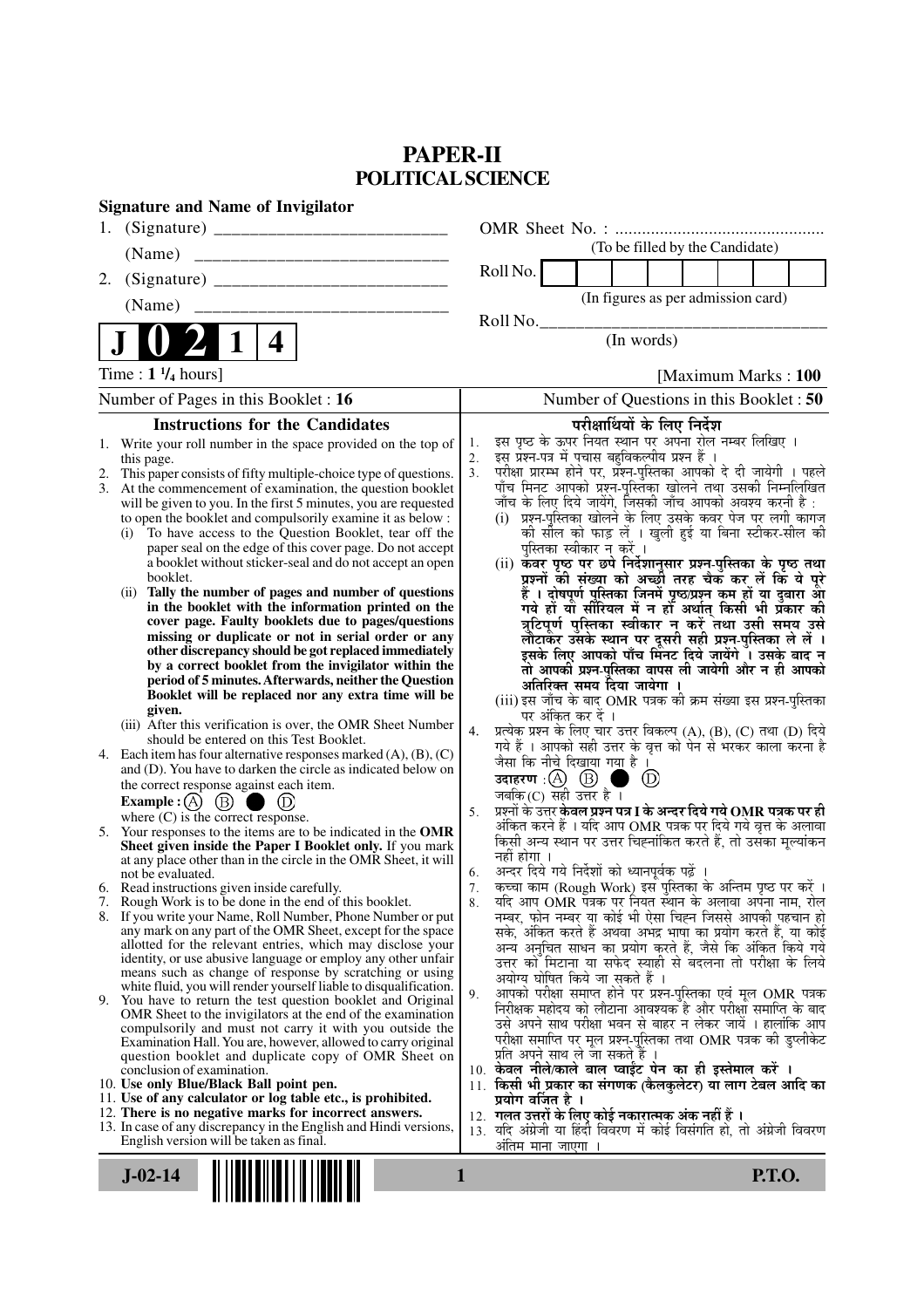**POLITICAL SCIENCE** 

## **PAPER – II**

**Note :** This paper contains **fifty (50)** objective type questions of **two (2)** marks each. **All** questions are compulsory.

- **1.** To Kautilya, the concept "rupadarshaka" means :<br>(A) Beautician
	- Beautician
	- (B) Magistrate
	- (C) Inspector of coins
	- (D) Zamindar
- **2.** Plato appropriated the ideas of
	- (A) Heraclitus (B) Parmenides
	- (C) Socrates (D) All the above
- **3.** For whom "All existence is simply a matter in motion." ?
	-
	- (A) Plato (B) Hobbes<br>(C) T.H. Green (D) Rousseau  $(C)$  T.H. Green
- **4.** Rousseau won the prize in an essay contest sponsored by the Academy of Dijon in 1749 on the subject
	- (A) "Has the progress of the sciences and the Arts contributed to corrupt or purify morals ?"
	- (B) "Has the progress of the sciences contributed to corrupt morals ?"
	- (C) "Has the development of the sciences contributed to corrupt or purify morals ?"
	- (D) None of the above
- **5.** Given below are two statements, one labelled as Assertion (A) and the other labelled as Reason (R) :
	- **Assertion (A) : For Plato,** knowledge is neither perception nor opinion.
	- **Reason (R)** : Right opinion is knowledge.

**Codes :** 

- (A) Both (A) and (R) are true and (R) is the correct explanation of  $(A)$ .
- (B) Both (A) and (R) are true and (R) is not the correct explanation of (A).
- $(C)$  (A) is true and  $(R)$  is false.
- (D) (A) is false, but (R) is true.
- **6.** The laws of the dialectic of Marx does not include
	- (A) The law of transformation of quantity into quality and viceversa.
	- (B) The law of the unity of opposites.
	- (C) The law of the negation of the negation.
	- (D) Dialectic is confined to its operation to the understanding of the past only.
- **7.** Who said "Leninism is Marxism of the era of imperialism and of the proletarian revolution" ?
	- (A) Marx (B) Lenin (C) Stalin (D) Mao
- **8.** Identify the correct sequence of the tenets of Behaviouralism as advocated by David Easton.
	- (i) Regularities
	- (ii) Techniques
	- (iii) Quantification
	- (iv) Verification

Select the correct answer from the codes given below :

- $(A)$  (i), (ii), (iii), (iv)
- $(B)$  (i), (iv), (ii), (iii)
- $(C)$  (i), (iii), (iv), (ii)
- $(D)$  (i), (ii), (iv), (iii)
- **9.** In which place of South Africa did Gandhiji for the first time organize mass protest ?
	- (A) Cape Town
	- (B) Johannesburg
	- (C) Soweto
	- (D) Pretoria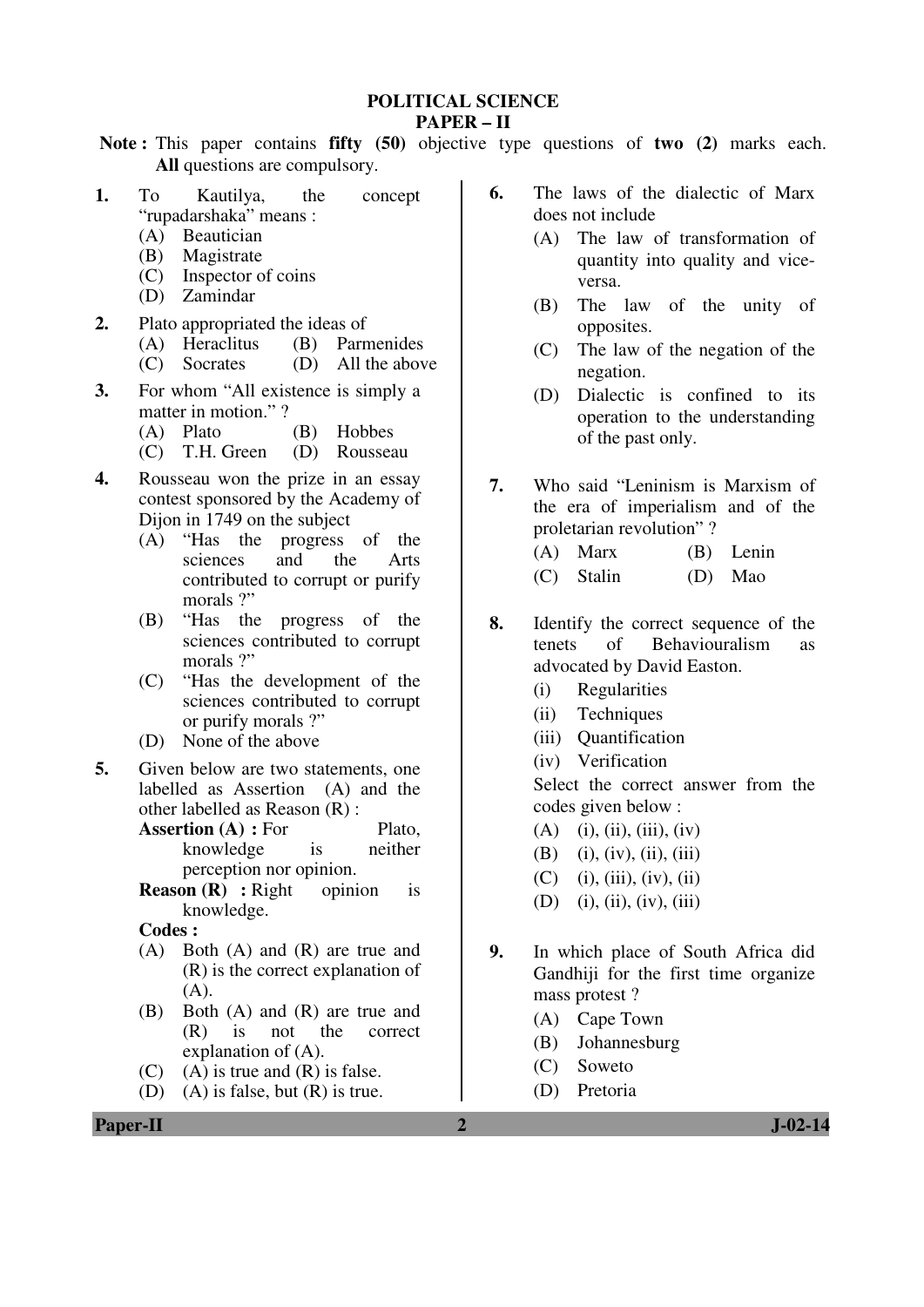# राजनीति शास्त्र

## ¯ÖÏ¿®Ö¯Ö¡Ö **– II**

**नोट:** इस प्रश्नपत्र में **पचास (50)** बह-विकल्पीय प्रश्न हैं । प्रत्येक प्रश्न के **दो (2)** अंक हैं । **सभी** प्रश्न अनिवार्य हैं ।

- 1. कौटिल्य के लिए. "रूपदर्शक" की अवधारणा का अर्थ है  $\cdot$ 
	- (A) ब्यूटीशियन (सुन्दर रूप देने वाला)
	- $(B)$  मजिस्टेट
	- $(C)$  सिक्कों का निरीक्षक<br>(D) जमींदार
	- जमींदार
- 2. प्लेटो ने इनके विचारों को लिया था
	- (A) हेराक्लीट्स (B) पारमेनीडीज
	- (C) सुकरात (D) उपर्युक्त सभी
- **3.** किसके लिए ''समस्त अस्तित्व एकदम गतिशील पदार्थ है"?
	-
	- (A) प्लेटो (B) हॉब्स<br>(C) टी.एच.ग्रीन (D) रूसो (C) टी.एच.ग्रीन
- 4. स्वयों ने अकेडमी ऑफ डिजोन द्वारा वर्ष 1749 में प्रायोजित निबन्ध प्रतियोगिता में इस विषय पर परस्कार पाया था
	- $(A)$  क्या विज्ञान और कला में प्रगति ने आचार को भ्रष्ट या शृद्ध करने में योगदान दिया है ?
	- $(B)$  क्या विज्ञान की प्रगति ने आचार को भ्रष्ट करने में योगदान दिया है ?
	- (C) क्या विज्ञान के विकास ने आचार को भष्ट या शुद्ध करने में योगदान दिया है ?
	- (D) उपर्युक्त में से कोई नहीं ।
- 5. नीचे दो कथन दिये गये हैं. एक को अभिकथन  $(A)$  और दुसरे को कारण  $(R)$  का नाम दिया गया है ।
	- **अभिकथन (A) :** प्लेटो के लिए, ज्ञान न तो प्रत्यक्ष ज्ञान है न ही राय है ।<br>**कारण (R) :** सही मत (या राय
	- **:** सही मत (या राय) ज्ञान है । कोड $\cdot$
	- $(A)$   $(A)$  और  $(R)$  दोनों सत्य हैं और  $(R)$ ,  $(A)$  की सही व्याख्या है ।
	- $(B)$   $(A)$  और  $(R)$  दोनों सत्य हैं, परन्तु  $(R)$ ,  $(A)$  की सही व्याख्या नहीं है ।
	- (C)  $(A)$  सत्य है और (R) असत्य है।
	- (D)  $(A)$  असत्य है और (R) सत्य है।
- 6. मार्क्स की द्वंद्वात्मक पद्धति के नियम इन्हें समाविष्ट नहीं करते हैं
	- $(A)$  मात्रा का गुणवत्ता में तथा इसके विपरीत रूपान्तरण का नियम
	- $(B)$  विरोधी की एकता का नियम
	- $(C)$  नकारने को नकारने का नियम
	- (D) द्वंद्वात्मक पद्धति अपने प्रचालन को केवल भूतकाल की समझ तक सीमित करती है ।
- **7.** यह किसने कहा है, ''लेनिनवाद साम्राज्यवाद के युग का और श्रमजीवी क्रान्ति का मार्क्सवाद है $\,$ ।'' ?
	- $(A)$  मार्क्स  $(B)$  लेनिन
	- (C) स्टालिन (D) माओ
- **8.** ›êü×¾Ö›ü ‡ÔÙü®Ö Ûêú «üÖ¸üÖ ÃÖ´ÖÙ£ÖŸÖ ¾µÖ¾ÖÆüÖ¸ü¾ÖÖ¤ü Ûêú सिद्धान्तों का सही अनुक्रम बताइए :
	- (i) नियमितताएँ (ii) तकनीकें
	- (iii) मात्रीकरण (iv) सत्यापन

नीचे दिए कोडों से सही उत्तर का चयन करें :

- $(A)$  (i), (ii), (iii), (iv)
- (B) (i), (iv), (ii), (iii)
- $(C)$  (i), (iii), (iv), (ii)
- (D) (i), (ii), (iv), (iii)
- 9. दक्षिण अफ्रीका के किस स्थान में गांधीजी ने पहली बार जन विद्रोह को संगठित किया था ?

 $(A)$  केपटाउन  $(B)$  जोहान्सबर्ग

(C) सोवेटो (D) प्रिटोरिया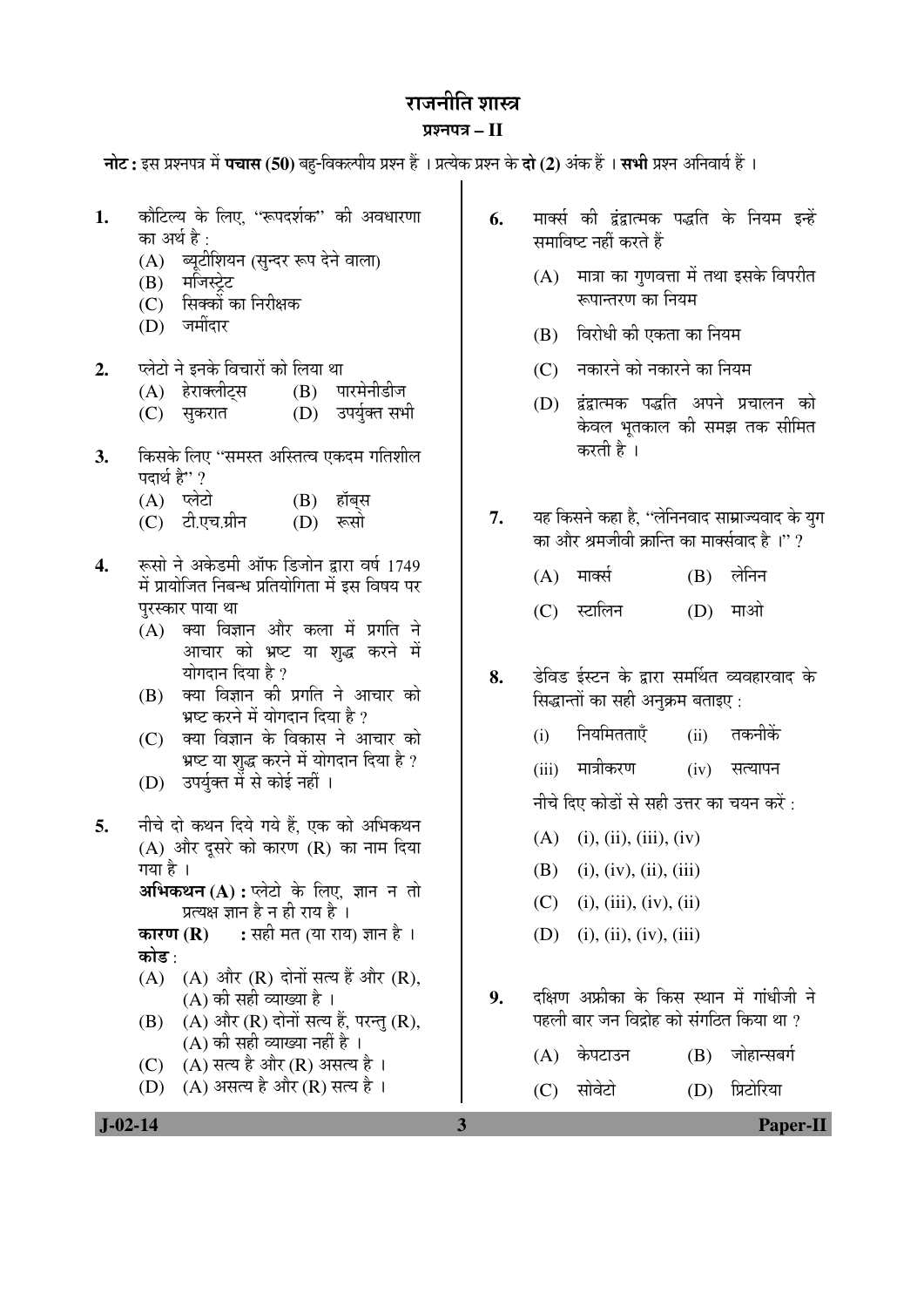**10.** Match List-I with List-II and select the correct answer from the codes given below :

|                 | List-I         |                   | List-II           |
|-----------------|----------------|-------------------|-------------------|
| a.              | Charles. E.    | $\mathbf{i}$      | The               |
|                 | Merriam        |                   | Governmental      |
|                 |                |                   | process           |
| b.              | Heinz          | ii.               | What is political |
|                 | Eulan          |                   | philosophy? and   |
|                 |                |                   | other studies     |
| $\mathcal{C}$ . | Leo            | iii.              | New aspects of    |
|                 | <b>Strauss</b> |                   | politics          |
| d.              | D. Truman      | $\overline{1}V$ . | The behavioural   |
|                 |                |                   | persuasion in     |
|                 |                |                   | politics          |
|                 | Codes:         |                   |                   |
|                 |                |                   |                   |

|     | a                       | h             | c              | d  |
|-----|-------------------------|---------------|----------------|----|
| (A) | iii                     | iv            | $\ddot{\rm n}$ | i  |
| (B) | $\overline{\mathbf{u}}$ | iii           | $\mathbf{i}$   | iv |
| (C) | $\mathbf{i}$            | $\mathbf{ii}$ | 111            | iv |
| (D) | iv                      | $\mathbf{i}$  | iii            | ii |

- **11.** Who among the following political thinkers are generally regarded as founders of philosophical approach ?
	- (A) Plato and Aristotle
	- (B) Hobbes, Locke, Rousseau
	- (C) Jeremy Bentham and J.S. Mill
	- (D) Kant, Hegel
- **12.** Which of the following are the characteristics of Weber's ideal bureaucracy ?
	- 1. Staff and line<br>2. Impersonality
	- **Impersonality**
	- 3. Hierarchy
	- 4. Informal organization

 Select the correct answer from the codes given below :

- (A)  $1$  and  $2$  (B)  $2$  and  $3$
- (C)  $3 \text{ and } 4$  (D)  $1 \text{ and } 4$
- **13.** Which of the following does not figure in Almond and Verba's classification of political cultures ?
	- (A) Cognitive orientation
	- (B) Affective orientation
	- (C) Evaluative orientation
	- (D) Empirical orientation
- **14.** Given below are two statements, one labelled as Assertion (A) and the other labelled as Reason (R) :
	- **Assertion (A) : Dependency** is a relationship between the groups of economies those, who condition others and those, who are conditioned by others.
	- **Reason (R)** : Dependency is dependent on the core periphery relationship of the international political economy.

#### **Codes :**

- (A) Both (A) and (R) are true and (R) is the correct explanation of  $(A)$ .
- (B) Both (A) and (R) are true and (R) is not the correct explanation of (A).
- (C) (A) is true but  $(R)$  is false.
- (D) (A) is false, but (R) is true.
- **15.** Who said "A state is human activity that successfully claims the monopoly of the legitimate use of physical force within a given territory" ?
	- (A) David Easton
	- (B) G.A. Almond
	- (C) Karl Marx
	- (D) Max Weber
- **16.** The traditional approaches to the comparative politics neglected the
	- (A) Study of Government
	- (B) Institutional studies
	- (C) Comparison of the constitutions
	- (D) Empirical investigations

**Paper-II 1. J**-02-14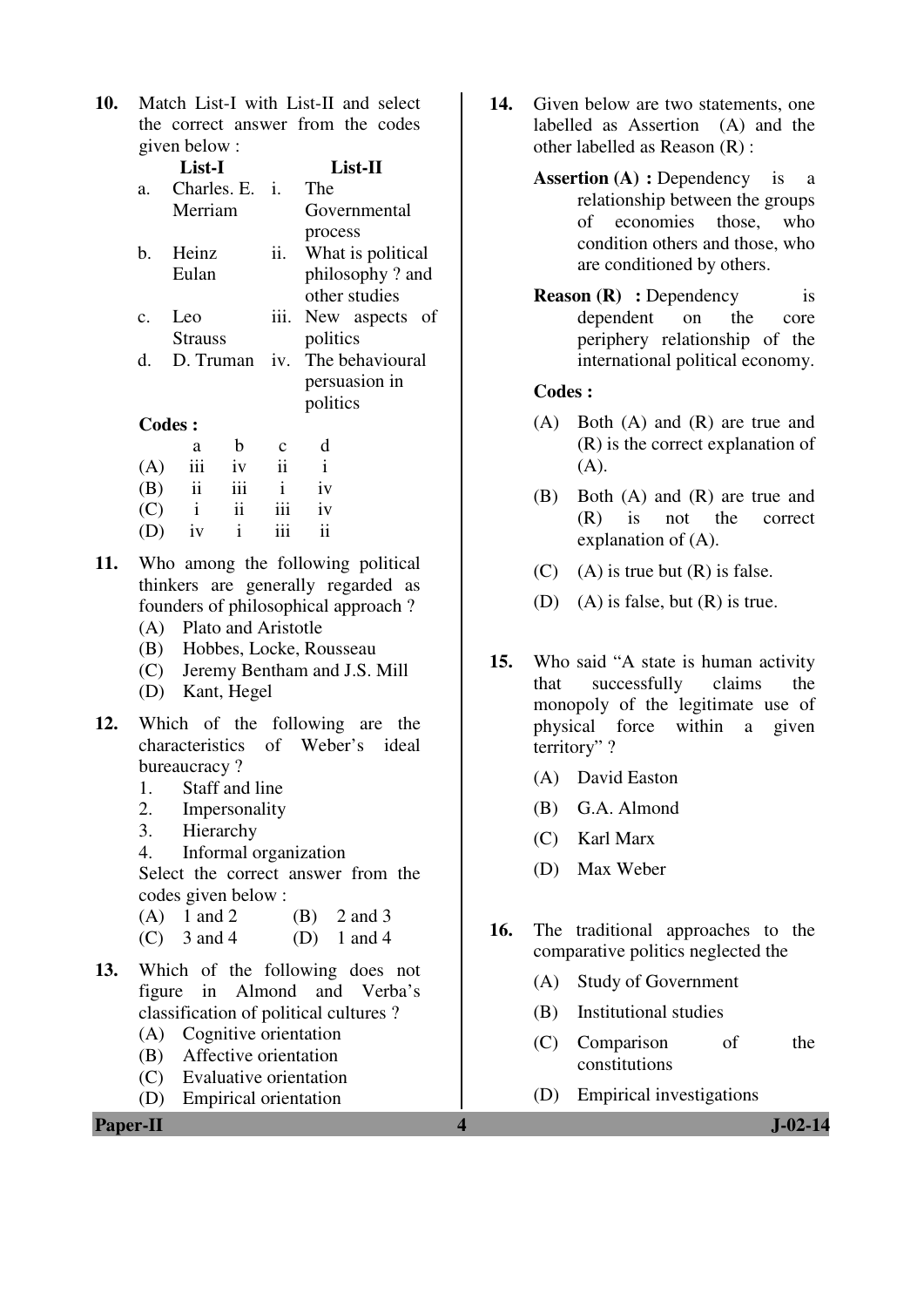| 10. सूची – I को सूची – II के साथ सुमेलित करें और |
|--------------------------------------------------|
| नीचे दिए कोडों से सही उत्तर का चयन करें :        |

|                | सूची – I      |     | सूची – II              |
|----------------|---------------|-----|------------------------|
| a.             | चार्ल्स ई.    | i.  | दी गवर्नमेंटल प्रोसेस  |
|                | मरियम         |     |                        |
|                | b. हैंज यूलां | ii. | व्हाट इज़              |
|                |               |     | पोलिटिकल               |
|                |               |     | फिलोसोफी ? एण्ड        |
|                |               |     | अदर स्ट्डीस            |
| $\mathbf{c}$ . | लियो स्ट्रॉस  |     | iii. न्यू एस्पेक्टस ऑफ |
|                |               |     | पोलिटिक्स              |
|                | d. डी. ट्रमैन |     | iv. दी बिहैवियरल       |
|                |               |     | परसुऐशन इन             |
|                |               |     | पोलिटिक्स              |
| काड :          |               |     |                        |

|     | a   | h   | с   | d  |
|-----|-----|-----|-----|----|
| (A) | 111 | iv  | ii  |    |
| (B) | ii  | 111 |     | iv |
| (C) | i   | ii  | iii | iv |
| (D) | iv  |     | 111 | ii |

- निम्नलिखित चिंतकों में से किन्हें सामान्यतया  $11.$ दार्शनिक उपागम का संस्थापक समझा जाता है ?
	- (A) प्लेटो एवं अरस्तू
	- (B) हॉब्स, लॉक, रूसो
	- (C) जेरमी बेन्थम एवं जे.एस.मिल
	- (D) कांट, हीगल
- वेबर के आदर्श नौकरशाही की विशेषताएँ 12. निम्नलिखित में से कौन सी हैं ?
	- स्टाफ एण्ड लाइन  $1.$
	- निर्वेयक्तिकता  $\overline{2}$ .
	- $\overline{3}$ . पदानुक्रम
	- अनौपचारिक संगठन  $\overline{4}$ .
	- नीचे दिए कोडों से सही उत्तर का चयन करें :
	- $(A)$  1 और 2  $(B)$  2 और 3
	- (C)  $3 \text{ and } 4$  $(D)$  1 और 4
- 13. राजनीतिक संस्कृतियों के बारे में आलमण्ड तथा वेर्बा के वर्गीकरण में निम्नलिखित में से क्या नहीं आता है ?
	- (A) संज्ञानात्मक उन्मुखीकरण
	- (B) भावात्मक उन्मुखीकरण
	- (C) मुल्यांकन सम्बन्धी उन्मुखीकरण
	- (D) आनुभविक उन्मुखीकरण
- 14. नीचे दो कथन दिए गए हैं. एक को अभिकथन (A) और दूसरे को कारण (R) का नाम दिया गया है :
	- **अभिकथन (A) :** पराश्रितता. अर्थव्यवस्थाओं वो जो दूसरों को प्रभावित करती हैं और वो जो दुसरों द्वारा प्रभावित होती हैं, के समहों के बीच एक प्रकार का सम्बन्ध है ।
	- : पराश्रितता अन्तर्राष्ट्रीय कारण  $(R)$ राजनीतिक अर्थव्यवस्था के मूल भाग परिधीय सम्बन्ध पर निर्भर करती है ।

## कोड़ $\cdot$

- (A) (A) और (R) दोनों सत्य हैं और (R),  $(A)$  की सही व्याख्या है।
- (B) (A) और (R) दोनों सत्य हैं, परन्तु (R), (A) की सही व्याख्या नहीं है ।
- (C) (A) सत्य है, परन्तु (R) असत्य है।
- (D) (A) असत्य है, परन्तु (R) सत्य है।
- यह किसने कहा है, ''राज्य मानवीय गतिविधि है  $15.$ जो प्रदत्त क्षेत्र के साथ भौतिक बल के वैध उपयोग के एकाधिकार का सफलतापर्वक दावा करता है।"?
	- (A) डेविड ईस्टन
	- (B) जी.ए. आलमण्ड
	- $(C)$  कार्ल मार्क्स
	- (D) मैक्स वैबर
- तुलनात्मक राजनीति के पारम्परिक उपागमों ने 16. इसकी उपेक्षा की है :
	- (A) सरकार का अध्ययन
	- (B) संस्थाओं का अध्ययन
	- (C) संविधान की तुलना

5

(D) आनुभविक जाँच पड़ताल

**Paper-II**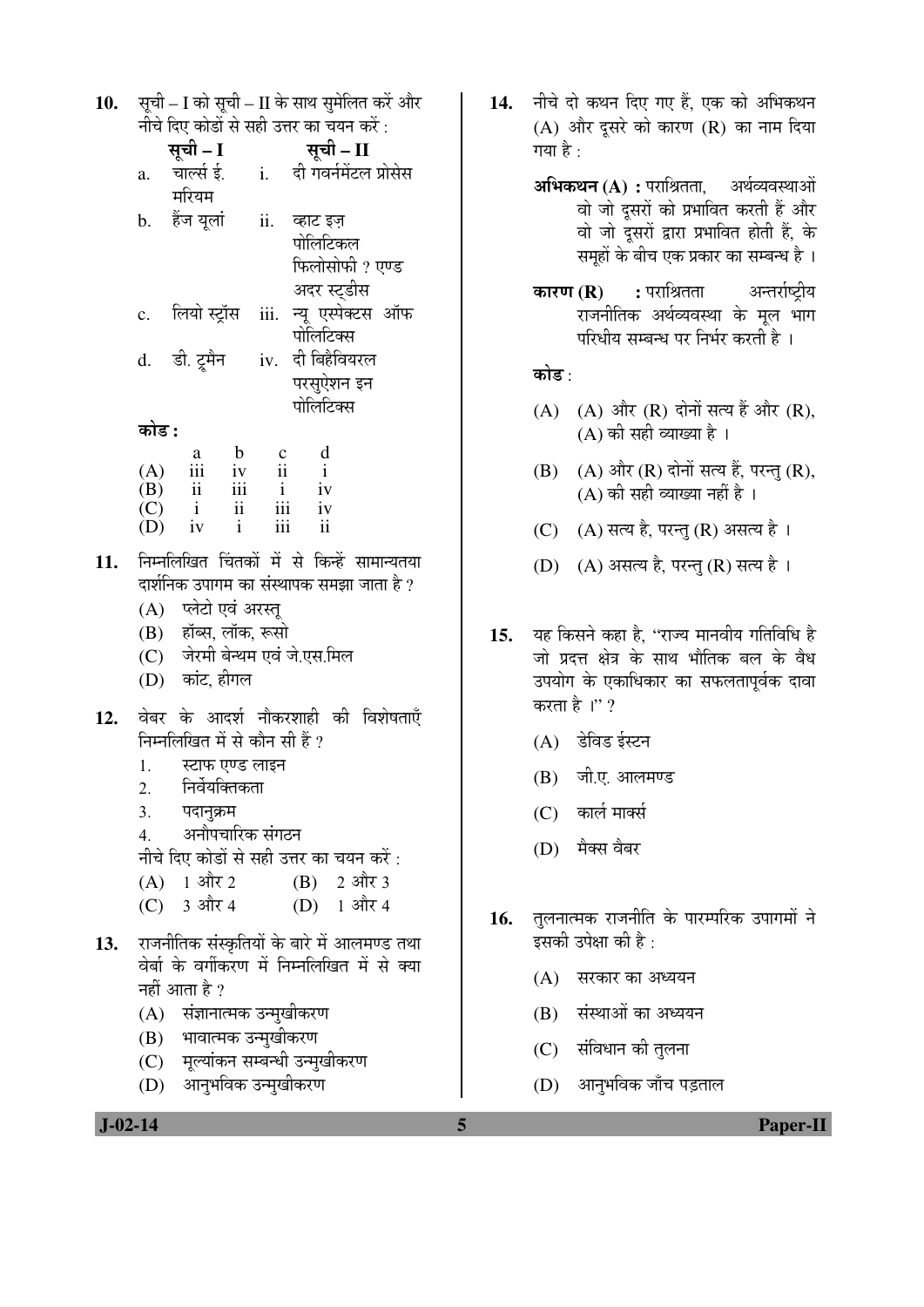| 17. Match List-I with List-II and select |  |
|------------------------------------------|--|
| the correct answer from the codes        |  |
| given below :                            |  |

|                | List-I             |               |                |                | List-II       |
|----------------|--------------------|---------------|----------------|----------------|---------------|
|                | (Electoral System) |               |                |                | (Countries)   |
| a.             | First-Past-the-    |               |                | $\mathbf{1}$ . | India         |
|                | post system        |               |                |                |               |
| $\mathbf{b}$ . | Two Rounds of      |               |                | ii.            | Egypt         |
|                | system             |               |                |                |               |
|                | c. List System     |               |                | iii.           | <b>Brazil</b> |
| d.             | Single             |               |                |                | iv. Ireland   |
|                | Transferable vote  |               |                |                |               |
|                | system             |               |                |                |               |
|                | <b>Codes:</b>      |               |                |                |               |
|                | a                  | b             |                | d              |               |
| (A)            | $\mathbf{i}$       | $\mathbf{ii}$ | iii            | iv             |               |
| (B)            | iv                 | $\,$ iii      | $\ddot{\rm n}$ | $\mathbf{i}$   |               |
| (C)            | iii                | iv            | $\mathbf{i}$   | ii             |               |
|                | ii                 | i             | iv             |                |               |

**18.** Match List-I with List-II and select the correct answer from the codes given below :

|     |     | List-I                  |                           |              |              | List-II                                                                                                                                                       |  |  |
|-----|-----|-------------------------|---------------------------|--------------|--------------|---------------------------------------------------------------------------------------------------------------------------------------------------------------|--|--|
|     |     | (Books)                 |                           |              |              | (Authors)                                                                                                                                                     |  |  |
|     | a.  |                         | Interest groups <i>i.</i> |              |              | H.W.                                                                                                                                                          |  |  |
|     |     |                         | in American               |              |              | Ehrmann                                                                                                                                                       |  |  |
|     |     | Society                 |                           |              |              |                                                                                                                                                               |  |  |
|     | b.  |                         | Interest groups ii.       |              |              | H. Zeigler                                                                                                                                                    |  |  |
|     |     | of four                 |                           |              |              |                                                                                                                                                               |  |  |
|     |     |                         | Continents                |              |              |                                                                                                                                                               |  |  |
|     | c.  |                         | Anonymous                 |              |              | iii. Graham                                                                                                                                                   |  |  |
|     |     | Empire                  |                           |              |              | Wallas                                                                                                                                                        |  |  |
|     | d.  |                         |                           |              |              | Human Nature iv. Samuel                                                                                                                                       |  |  |
|     |     |                         | in Politics               |              |              | Finer                                                                                                                                                         |  |  |
|     |     | <b>Codes:</b>           |                           |              |              |                                                                                                                                                               |  |  |
|     |     | a                       | $\mathbf b$               | $\mathbf{c}$ | d            |                                                                                                                                                               |  |  |
|     | (A) | $\,$ i $\,$             | ii                        | iii          | iv           |                                                                                                                                                               |  |  |
|     | (B) |                         | $ii$ $iii$ $i$            |              | iv           |                                                                                                                                                               |  |  |
|     |     |                         | $(C)$ iii iv ii           |              | $\mathbf{i}$ |                                                                                                                                                               |  |  |
|     | (D) | $\overline{\mathbf{u}}$ | $\mathbf{i}$              | iv           | iii          |                                                                                                                                                               |  |  |
| 19. |     |                         | Which one of the          |              |              | following                                                                                                                                                     |  |  |
|     |     |                         |                           |              |              | $\frac{1}{2}$ , $\frac{1}{2}$ , $\frac{1}{2}$ , $\frac{1}{2}$ , $\frac{1}{2}$ , $\frac{1}{2}$ , $\frac{1}{2}$ , $\frac{1}{2}$ , $\frac{1}{2}$ , $\frac{1}{2}$ |  |  |

- approaches studies, among others, public opinion and people's political choices ?<br>(A) Political
	- Philosophical Approach
	- (B) Institutional Approach
	- (C) Behavioural Approach
	- (D) Legal Approach

**20.** Match List-I with List-II and select the correct answer from the codes given below :

|        | $H$ , on done $\cdots$  |                     |                              |              |                             |  |  |
|--------|-------------------------|---------------------|------------------------------|--------------|-----------------------------|--|--|
|        | List-I                  |                     | $List-II$                    |              |                             |  |  |
|        | (Political Culture)     |                     |                              |              | (Countries)                 |  |  |
| a.     |                         |                     | Homogeneous <i>i.</i>        |              | Uganda                      |  |  |
|        | culture                 |                     |                              |              |                             |  |  |
| b.     | Elite mass              |                     |                              | ii.          | U.K.                        |  |  |
|        | culture                 |                     |                              |              |                             |  |  |
| c.     |                         |                     | Subject political iii. India |              |                             |  |  |
|        | culture                 |                     |                              |              |                             |  |  |
| d.     |                         |                     |                              |              | Parochial culture iv. China |  |  |
| Codes: |                         |                     |                              |              |                             |  |  |
|        | a                       | b                   | $\mathbf c$                  | d            |                             |  |  |
| (A)    | $\mathbf{i}$            | $\ddot{\mathbf{i}}$ | iii                          | iv           |                             |  |  |
| (B)    | $\overline{\mathbf{i}}$ | iii                 | iv                           | $\mathbf{i}$ |                             |  |  |
|        | $(C)$ iii               | iv                  | $\overline{\mathbf{ii}}$     | $\mathbf{i}$ |                             |  |  |
|        | iv                      | iii                 | i                            | ii           |                             |  |  |

**21.** Which one of the following pairs are not correctly matched ?

|     |           | List-I<br>(President)                                                                                                                      |  | List-II     | (Vice-President) |
|-----|-----------|--------------------------------------------------------------------------------------------------------------------------------------------|--|-------------|------------------|
|     | $(A)$ Dr. |                                                                                                                                            |  | Dr.S. Radha |                  |
|     |           | Rajendra                                                                                                                                   |  | Krishnan    |                  |
|     |           | Prasad                                                                                                                                     |  |             |                  |
|     |           | (B) Dr. Zakir – V.V. Giri                                                                                                                  |  |             |                  |
|     |           | Hussain                                                                                                                                    |  |             |                  |
|     |           | (C) Sanjeeva – B.D. Jatti                                                                                                                  |  |             |                  |
|     |           | Reddy                                                                                                                                      |  |             |                  |
|     |           | (D) Dr.S. Radha - Dr. Zakir Hussain                                                                                                        |  |             |                  |
|     |           | Krishnan                                                                                                                                   |  |             |                  |
| 22. |           | What is the percentage fixed by the<br>constitution regarding the strength of<br>the Ministers including the chief<br>minister in a state? |  |             |                  |
|     |           | $(A)$ 10%                                                                                                                                  |  | (B) $12\%$  |                  |
|     |           | $(C) 15\%$                                                                                                                                 |  | (D) $16\%$  |                  |
|     |           |                                                                                                                                            |  |             |                  |

- **23.** Which one of the following is mainly associated with Panchayati Raj in tribal areas ?
	- (A) P.K. Thungan committee
	- (B) Dilip Singh Bhuria committee
	- (C) Sadiq Ali committee
	- (D) Doomarlal Baitha committee

**Paper-II 6 J-02-14**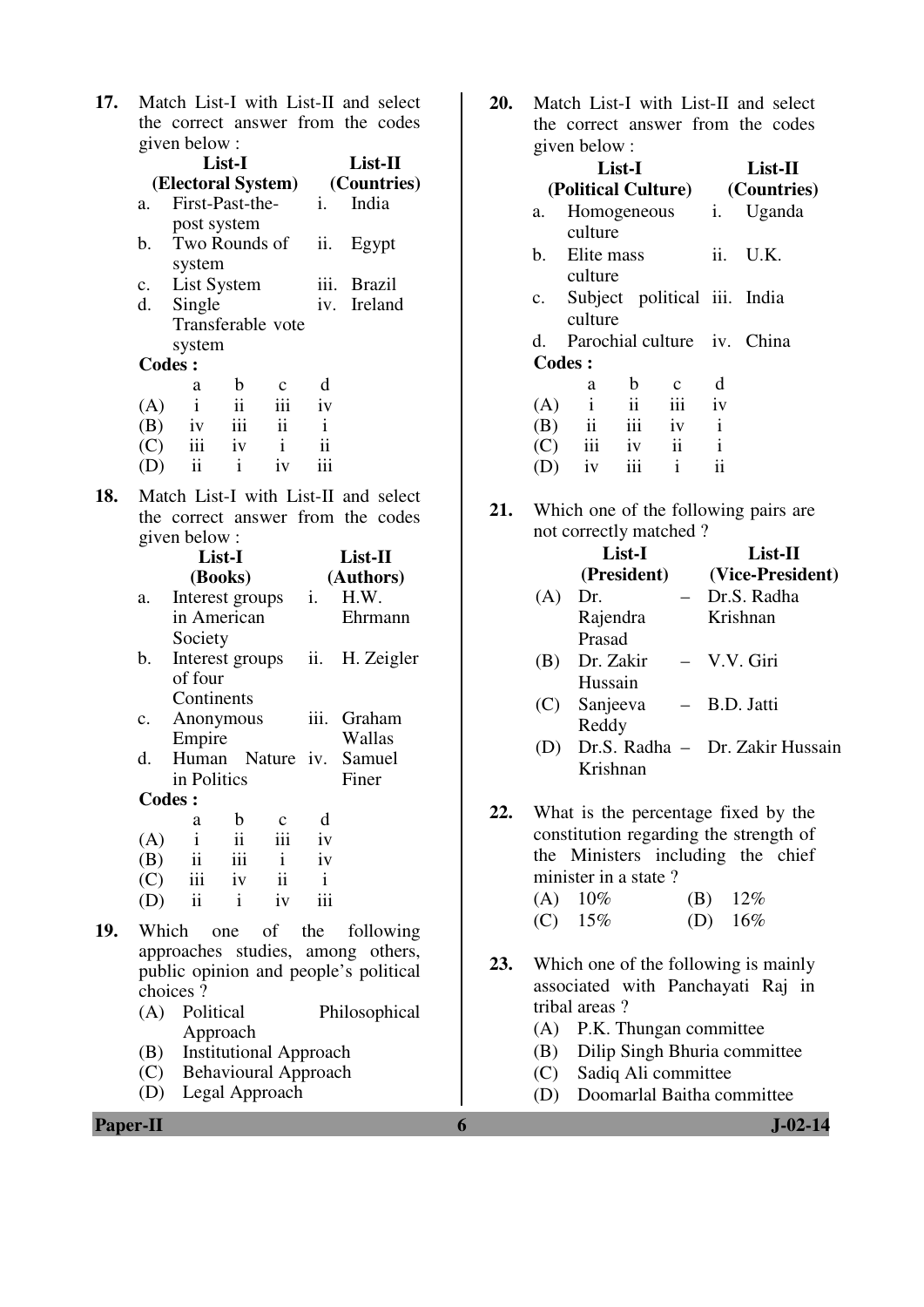| 17.        |                |                                               |                     |                         |                          | सूची-I को सूची-II के साथ सुमेलित करे और      |  |
|------------|----------------|-----------------------------------------------|---------------------|-------------------------|--------------------------|----------------------------------------------|--|
|            |                | नीचे दिए कोडों से सही उत्तर का चयन करें :     |                     |                         |                          |                                              |  |
|            |                |                                               | सूची – I            |                         |                          | सूची - II                                    |  |
|            |                | (निर्वाचन व्यवस्था)                           |                     |                         |                          | (देश)                                        |  |
|            | a.             | फर्स्ट पास्ट दी पोस्ट i.                      |                     |                         |                          | भारत                                         |  |
|            |                | सिस्टम                                        |                     |                         |                          |                                              |  |
|            | b.             | टू राउंड्स ऑफ सिस्टम ii.  मिस्र               |                     |                         |                          |                                              |  |
|            | c.             | लिस्ट सिस्टम                                  |                     |                         |                          | iii. ब्राजील                                 |  |
|            | d.             |                                               |                     |                         |                          | सिंगल ट्रांसफरेबल वोट iv. आयरलैण्ड           |  |
|            |                | सिस्टम                                        |                     |                         |                          |                                              |  |
|            | कोड :          |                                               |                     |                         |                          |                                              |  |
|            |                | a                                             | $\mathbf b$         | $\mathbf{c}$            | d                        |                                              |  |
|            | (A)            | $\mathbf{i}$                                  |                     | ii iii iv               |                          |                                              |  |
|            |                | $(B)$ iv iii ii                               |                     |                         | $\mathbf{i}$             |                                              |  |
|            |                | $(C)$ iii iv i                                |                     |                         | $\overline{\textbf{ii}}$ |                                              |  |
|            |                | $(D)$ ii                                      | $\mathbf{i}$        | iv                      | iii                      |                                              |  |
| 18.        |                |                                               |                     |                         |                          | सूची - I को सूची - II के साथ सुमेलित करें और |  |
|            |                | नीचे दिए कोडों से सही उत्तर का चयन करें :     |                     |                         |                          |                                              |  |
|            |                | सूची – I                                      |                     |                         |                          | सूची – II                                    |  |
|            |                | (पुस्तक)                                      |                     |                         |                          | (लेखक)                                       |  |
|            | a.             | इंट्रेस्ट ग्रुप्स इन       i.     एच.डब्ल्यू. |                     |                         |                          |                                              |  |
|            |                | अमेरिकन                                       |                     |                         |                          | अहरमान                                       |  |
|            |                | सोसाइटी                                       |                     |                         |                          |                                              |  |
|            |                | b. इंट्रेस्ट ग्रुप्स ऑफ ii. एच. जिगलर         |                     |                         |                          |                                              |  |
|            |                | फोर कॉटीनेंट्स                                |                     |                         |                          |                                              |  |
|            | $\mathbf{c}$ . | अनोनिमस                                       |                     |                         |                          | iii. ग्राहम वालस                             |  |
|            |                | एम्पायर                                       |                     |                         |                          |                                              |  |
|            | d.             |                                               |                     |                         |                          | ह्यूमेन नेचर इन iv. सैम्यूल फाइनर            |  |
|            |                | पोलिटिक्स                                     |                     |                         |                          |                                              |  |
|            | कोड :          |                                               |                     |                         |                          |                                              |  |
|            |                | a                                             | $\mathbf b$         | $\mathbf{c}$            | d                        |                                              |  |
|            | (A)            | $\mathbf{i}$                                  | $\ddot{\mathbf{i}}$ | $\overline{\text{iii}}$ | iv                       |                                              |  |
|            |                | $(B)$ ii                                      | iii                 | $\mathbf{i}$            | iv                       |                                              |  |
|            | (C)            |                                               | iii iv              | $\ddot{\mathbf{i}}$     | $\mathbf{i}$             |                                              |  |
|            | (D)            | ii                                            | $\mathbf{i}$        | iv                      | iii                      |                                              |  |
| <b>19.</b> |                |                                               |                     |                         |                          | निम्नलिखित में सा कौन सा एक उपागम अन्य       |  |
|            |                |                                               |                     |                         |                          | के साथ-साथ लोकमत और लोगों के राजनीतिक        |  |
|            |                | विकल्पों का अध्ययन करता है ?                  |                     |                         |                          |                                              |  |
|            |                | (A) राजनीतिक दार्शनिक उपागम                   |                     |                         |                          |                                              |  |
|            |                | (B) सांस्थानिक उपागम                          |                     |                         |                          |                                              |  |
|            |                | (C) व्यवहारपरक उपागम                          |                     |                         |                          |                                              |  |
|            |                | (D) कानूनी उपागम                              |                     |                         |                          |                                              |  |
|            |                |                                               |                     |                         |                          |                                              |  |

**20.** सूची-I को सूची-II के साथ सुमेलित करें और<br>नीचे दिए कोडों से सही उत्तर का चयन करें :

|                | सूची – I                        |     | सूची – II     |                            |          |
|----------------|---------------------------------|-----|---------------|----------------------------|----------|
|                | (राजनीतिक संस्कृति)             |     | (देश)         |                            |          |
| $\mathbf{a}$ . | समरूप संस्कृतियाँ               |     |               | $\mathbf{i}$ .             | यूगाण्डा |
| $\mathbf{b}$ . | अभिजातवर्ग जन                   |     |               | $\overline{\mathbf{ii}}$ . | यू.के.   |
|                | संस्कृति                        |     |               |                            |          |
|                | c.  सब्जेक्ट राजनीतिक iii. भारत |     |               |                            |          |
|                | संस्कृति                        |     |               |                            |          |
| d.             | संकीर्ण संस्कृति                |     |               |                            | iv. चीन  |
| कोड :          |                                 |     |               |                            |          |
|                | a                               | b   | $\mathbf c$   | d                          |          |
| (A)            | $\mathbf{i}$                    | ii  | iii           | iv                         |          |
| (B)            | $\overline{\mathbf{u}}$         | iii | iv            | $\mathbf{i}$               |          |
|                | $(C)$ iii                       | iv  | $\mathbf{ii}$ | $\mathbf{i}$               |          |
| (D)            | iv                              | iii | $\mathbf{i}$  | ij                         |          |
|                |                                 |     |               |                            |          |

21. निम्नलिखित में से कौन सा युग्म सही सुमेलित नहीं है ?

|     | सूची - I      |       | सूची - II    |                                                                                                                                                                                                                                                                                                                                                                                              |
|-----|---------------|-------|--------------|----------------------------------------------------------------------------------------------------------------------------------------------------------------------------------------------------------------------------------------------------------------------------------------------------------------------------------------------------------------------------------------------|
|     | (राष्ट्रपति)  |       |              | (उप-राष्ट्रपति)                                                                                                                                                                                                                                                                                                                                                                              |
| (A) | डॉ. राजेन्द्र |       | डॉ. एस.      |                                                                                                                                                                                                                                                                                                                                                                                              |
|     | प्रसाद        |       | राधाकृष्णन   |                                                                                                                                                                                                                                                                                                                                                                                              |
| (B) | डॉ. ज़ाकिर    |       | वी.वी. गिरि  |                                                                                                                                                                                                                                                                                                                                                                                              |
|     | हसैन          |       |              |                                                                                                                                                                                                                                                                                                                                                                                              |
| (C) | संजीव रेड्डी  |       | बी.डी. जट्टी |                                                                                                                                                                                                                                                                                                                                                                                              |
| (D) | डॉ.           | एस. - |              | डॉ. जाकिर हुसैन                                                                                                                                                                                                                                                                                                                                                                              |
|     | राधाकृष्णन    |       |              |                                                                                                                                                                                                                                                                                                                                                                                              |
|     |               |       |              |                                                                                                                                                                                                                                                                                                                                                                                              |
|     |               |       |              | राज्य में मुख्यमंत्री समेत मंत्रियों की संख्या                                                                                                                                                                                                                                                                                                                                               |
|     |               |       |              | $\frac{1}{2} \frac{1}{2} \frac{1}{2} \frac{1}{2} \frac{1}{2} \frac{1}{2} \frac{1}{2} \frac{1}{2} \frac{1}{2} \frac{1}{2} \frac{1}{2} \frac{1}{2} \frac{1}{2} \frac{1}{2} \frac{1}{2} \frac{1}{2} \frac{1}{2} \frac{1}{2} \frac{1}{2} \frac{1}{2} \frac{1}{2} \frac{1}{2} \frac{1}{2} \frac{1}{2} \frac{1}{2} \frac{1}{2} \frac{1}{2} \frac{1}{2} \frac{1}{2} \frac{1}{2} \frac{1}{2} \frac{$ |

के  $22.$ सम्बन्ध मे संविधान द्वारा निर्धारित प्रतिशत क्या है ?

| $(A)$ 10% | (B) $12\%$ |
|-----------|------------|
| $(C)$ 15% | (D) $16\%$ |

- 23. निम्नलिखित में से कौन एक मुख्यत: जनजातीय<br>क्षेत्रों में पंचायती राज से सम्बन्धित है ?
	- (A) पी.के. थुंगन समिति
	- (B) दिलीप सिंह भूरिया समिति
	- $(C)$  सादिक अली समिति
	- (D) डूमरलाल बैथा समिति

 $\overline{7}$ 

 $J-02-14$ 

Paper-II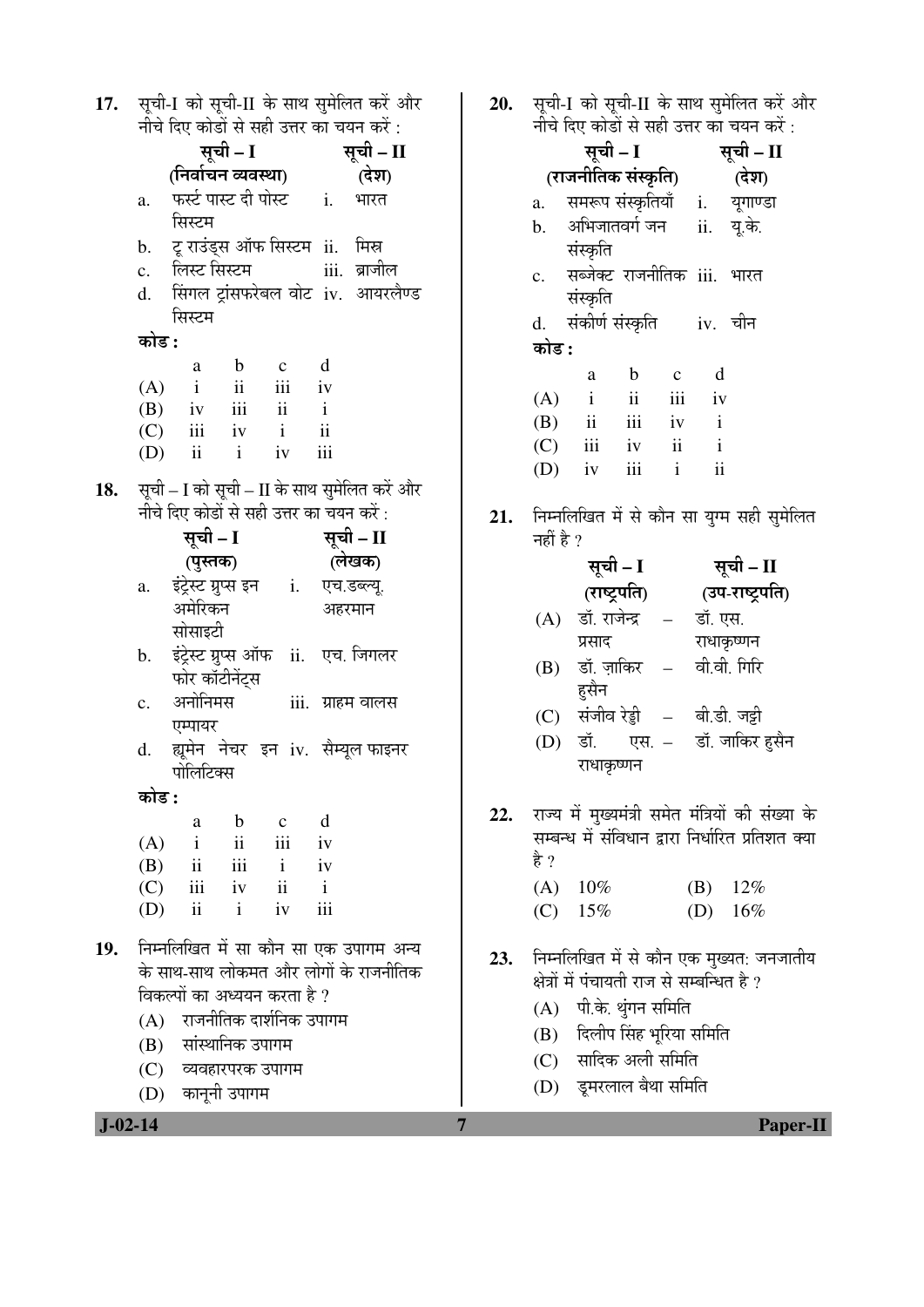| 24. | Arrange the following writs in the                                 |  |  |  |  |  |  |
|-----|--------------------------------------------------------------------|--|--|--|--|--|--|
|     | correct sequence as given in the                                   |  |  |  |  |  |  |
|     | Indian Constitution:                                               |  |  |  |  |  |  |
|     | i.<br>Certiorari                                                   |  |  |  |  |  |  |
|     | ii. Habeas Corpus                                                  |  |  |  |  |  |  |
|     | iii. Quo Warranto                                                  |  |  |  |  |  |  |
|     | iv. Prohibition                                                    |  |  |  |  |  |  |
|     | $\overline{v}$ . Mandamus                                          |  |  |  |  |  |  |
|     | <b>Codes:</b>                                                      |  |  |  |  |  |  |
|     | $(A)$ i, iii, v, ii, iv                                            |  |  |  |  |  |  |
|     | $(B)$ ii, iv, iii, i, v                                            |  |  |  |  |  |  |
|     | $(C)$ ii, v, iv, i, iii                                            |  |  |  |  |  |  |
|     | $(D)$ iii, i, ii, iv, v                                            |  |  |  |  |  |  |
| 25. | Arrange the following in their                                     |  |  |  |  |  |  |
|     | chronological sequence :                                           |  |  |  |  |  |  |
|     | i.<br>Cripps Mission                                               |  |  |  |  |  |  |
|     | ii. Montague Chelmsford Report                                     |  |  |  |  |  |  |
|     | iii. Simon Commission                                              |  |  |  |  |  |  |
|     | iv. Morley – Minto Reforms                                         |  |  |  |  |  |  |
|     | <b>Codes:</b>                                                      |  |  |  |  |  |  |
|     | $(A)$ ii, iii, i, iv $(B)$ iv, ii, iii, i                          |  |  |  |  |  |  |
|     | $(C)$ iii, i, ii, iv $(D)$ i, iv, iii, ii                          |  |  |  |  |  |  |
| 26. | Match List-I with List-II and select                               |  |  |  |  |  |  |
|     | the correct answer from the codes                                  |  |  |  |  |  |  |
|     | given below:                                                       |  |  |  |  |  |  |
|     | List-II<br>List-I                                                  |  |  |  |  |  |  |
|     |                                                                    |  |  |  |  |  |  |
|     |                                                                    |  |  |  |  |  |  |
|     | (Parties)<br>(Characteristic)<br>Indian National i. National<br>a. |  |  |  |  |  |  |
|     |                                                                    |  |  |  |  |  |  |
|     | Congress<br>Party<br>ii.<br>b.                                     |  |  |  |  |  |  |
|     | <b>State Party</b><br>Telugu Desam                                 |  |  |  |  |  |  |
|     | Party<br>Kerala<br>iii. Umbrella<br>c.                             |  |  |  |  |  |  |
|     | Party                                                              |  |  |  |  |  |  |
|     | Congress<br>d.<br>Communist<br>iv.                                 |  |  |  |  |  |  |
|     | <b>Regional Party</b>                                              |  |  |  |  |  |  |
|     | party of India<br>(marxist)                                        |  |  |  |  |  |  |
|     | <b>Codes:</b>                                                      |  |  |  |  |  |  |
|     | $\mathbf b$<br>d<br>$\mathbf{C}$<br>a                              |  |  |  |  |  |  |
|     | $\ddot{\mathbf{i}}$<br>$\mathbf{i}$<br>iv<br>iii<br>(A)            |  |  |  |  |  |  |
|     | iii<br>$\overline{\mathbf{u}}$<br>$\mathbf{i}$<br>(B)<br>iv        |  |  |  |  |  |  |
|     | iii<br>(C)<br>$\overline{\mathbf{u}}$<br>$\mathbf{i}$<br>iv        |  |  |  |  |  |  |
|     | $\mathbf{ii}$<br>iii<br>$(D)$ iv<br>$\mathbf{i}$                   |  |  |  |  |  |  |
|     |                                                                    |  |  |  |  |  |  |
| 27. | Which one of the following was                                     |  |  |  |  |  |  |
|     | congress<br>denounced<br>by<br>as                                  |  |  |  |  |  |  |
|     | "inadequate, unsatisfactory<br>and                                 |  |  |  |  |  |  |
|     | disappointing"?                                                    |  |  |  |  |  |  |
|     | (A) Indian Councils Act, 1909                                      |  |  |  |  |  |  |
|     | Montague Chelmsford Report,<br>(B)                                 |  |  |  |  |  |  |
|     | 1918<br>(C)<br>Simon commission Report, 1930                       |  |  |  |  |  |  |

- **28.** Given below are two statements, one labelled as Assertion (A) and the other labelled as Reason (R) :
	- **Assertion (A) : A** federal arrangement aims at reconciling freedom with unity and diversity of political cultures and identities with effective collective action.
	- **Reason (R) :** India opted for a pluralistic model of nation building.

## **Codes :**

- (A) Both (A) and (R) are correct and (R) is the correct explanation of (A).
- (B) Both (A) and (R) are correct, but (R) is not the correct explanation of (A).
- (C) (A) is correct, but (R) is not correct.
- (D) (R) is correct, but (A) is not correct.
- **29.** Given below are two statements, one labelled as Assertion (A) and the other labelled as Reason (R) :
	- **Assertion (A) : Bulk** of the provisions of the constitution of India were adopted from the Government of India Act of 1935.
	- **Reason (R)** : The congress party passed a resolution adopting the government of India Act of 1935 as the basis of the constitution.

## **Codes :**

- (A) Both (A) and (R) are true and (R) is the correct explanation of  $(A)$ .
- (B) Both (A) and (R) are true but (R) is not the correct explanation of (A).
- (C) (A) is true but  $(R)$  is false.
- (D) (R) is true, but (A) is false.

**Paper-II 8 J-02-14**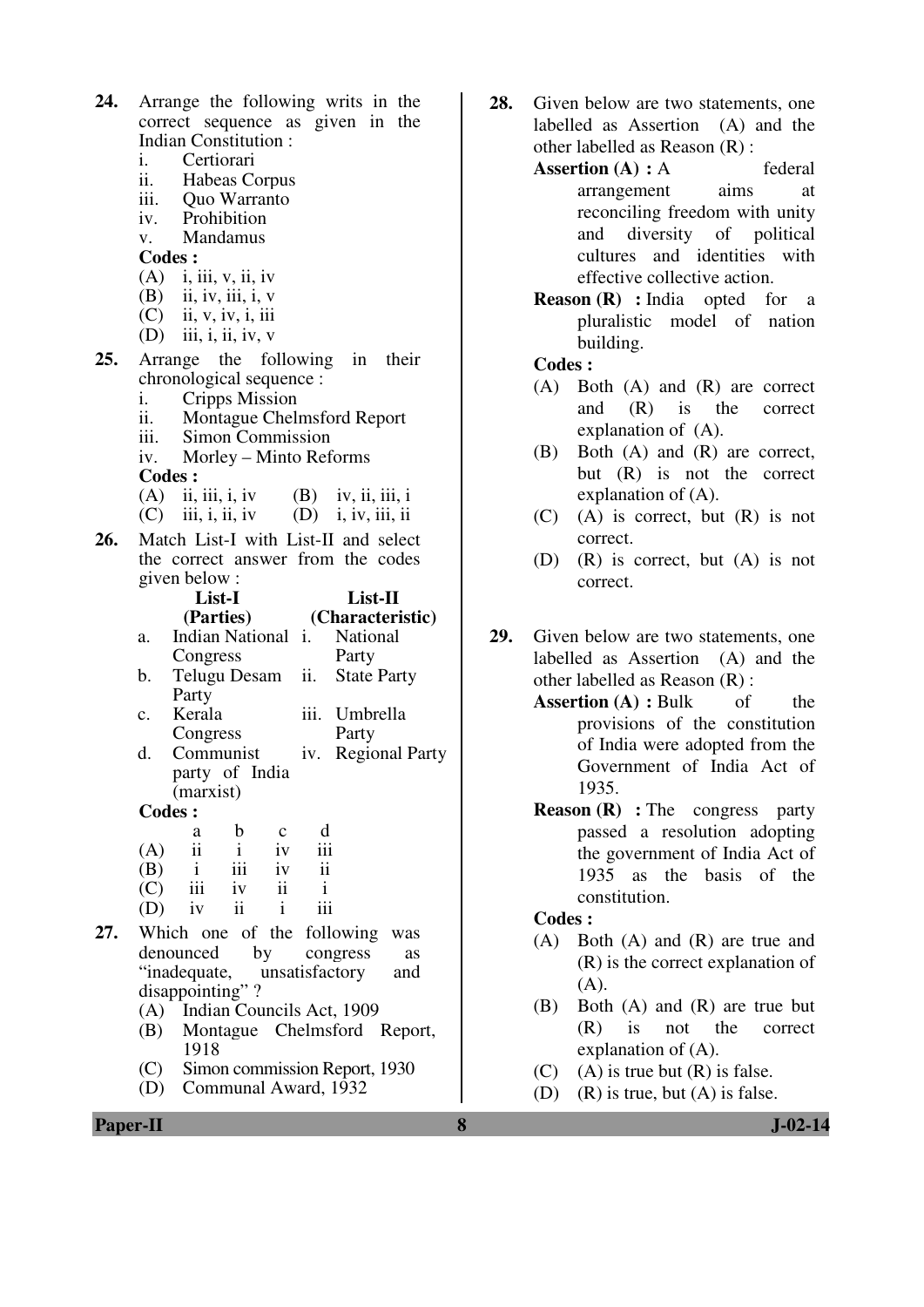| 24. | निम्नलिखित याचिकाओं को भारतीय संविधान में दिए                                                    |  |  |  |  |  |  |
|-----|--------------------------------------------------------------------------------------------------|--|--|--|--|--|--|
|     | गए क्रम के अनुसार सही क्रम में व्यवस्थित करें :                                                  |  |  |  |  |  |  |
|     | सर्टिॲरेरी (उत्प्रेषण)<br>i.                                                                     |  |  |  |  |  |  |
|     | हैबिअस कॉर्पस (बंदी प्रत्यक्षीकरण)<br>ii.                                                        |  |  |  |  |  |  |
|     | iii.<br>क्वो वारेंटो (किस अधिकार से ?)                                                           |  |  |  |  |  |  |
|     | निषेध<br>iv.                                                                                     |  |  |  |  |  |  |
|     | v. मैन्डेमस (परमादेश)                                                                            |  |  |  |  |  |  |
|     | कोड∶                                                                                             |  |  |  |  |  |  |
|     | $(A)$ i, iii, v, ii, iv                                                                          |  |  |  |  |  |  |
|     | $(B)$ ii, iv, iii, i, v                                                                          |  |  |  |  |  |  |
|     | $(C)$ ii, v, iv, i, iii                                                                          |  |  |  |  |  |  |
|     | $(D)$ iii, i, ii, iv, v                                                                          |  |  |  |  |  |  |
| 25. | निम्नलिखित को उनके कालानुक्रमिक अनुक्रम                                                          |  |  |  |  |  |  |
|     | में व्यवस्थित करें :                                                                             |  |  |  |  |  |  |
|     | क्रिप्स मिशन<br>i.                                                                               |  |  |  |  |  |  |
|     | $\ddot{\mathbf{i}}$ .<br>मोन्टेग्यू चेम्सफोर्ड रिपोर्ट                                           |  |  |  |  |  |  |
|     | iii.     साइमन कमिशन                                                                             |  |  |  |  |  |  |
|     | मोरले-मिन्टो सुधार<br>iv.                                                                        |  |  |  |  |  |  |
|     | कोड :                                                                                            |  |  |  |  |  |  |
|     | (A) ii, iii, i, iv (B) iv, ii, iii, i                                                            |  |  |  |  |  |  |
|     | $(C)$ iii, i, ii, iv<br>$(D)$ i, iv, iii, ii                                                     |  |  |  |  |  |  |
| 26. | सूची-I को सूची-II के साथ सुमेलित करें और                                                         |  |  |  |  |  |  |
|     | नीचे दिए कोडों से सही उत्तर का चयन करें :                                                        |  |  |  |  |  |  |
|     | सूची – I<br>सूची – II                                                                            |  |  |  |  |  |  |
|     | (पार्टी)<br>(लक्षण)                                                                              |  |  |  |  |  |  |
|     | राष्ट्रीय पार्टी<br>इंडियन नेशनल<br>i.<br>a.                                                     |  |  |  |  |  |  |
|     | कान्ग्रेस                                                                                        |  |  |  |  |  |  |
|     | b. तेलुगु देशम पार्टी<br>ii. राज्य पार्टी                                                        |  |  |  |  |  |  |
|     | केरल कान्ग्रेस<br>iii.   अंब्रेला पार्टी<br>$\mathbf{c}$ .                                       |  |  |  |  |  |  |
|     | भारतीय साम्यवादी iv. क्षेत्रीय-पार्टी<br>d.                                                      |  |  |  |  |  |  |
|     | पार्टी (मार्क्सवादी)                                                                             |  |  |  |  |  |  |
|     | कोड :                                                                                            |  |  |  |  |  |  |
|     | b<br>d<br>$\mathbf c$<br>a                                                                       |  |  |  |  |  |  |
|     | $\ddot{\mathbf{i}}$<br>$\mathbf{i}$<br>iv<br>(A)<br>$\mathbf{i}$<br>iii<br>iv<br>$\ddot{\rm ii}$ |  |  |  |  |  |  |
|     | (B)<br>iii<br>$\ddot{\mathbf{i}}$<br>$\overline{C}$<br>iv<br>$\mathbf{i}$                        |  |  |  |  |  |  |
|     | (D)<br>ii<br>$\mathbf{i}$<br>iii<br>iv                                                           |  |  |  |  |  |  |
| 27. | कांग्रेस द्वारा किसकी "अपर्याप्त, असंतोषजनक                                                      |  |  |  |  |  |  |
|     | और निराशाजनक'' मानकर निन्दा की गई थी ?                                                           |  |  |  |  |  |  |
|     |                                                                                                  |  |  |  |  |  |  |
|     |                                                                                                  |  |  |  |  |  |  |
|     | भारतीय परिषद् अधिनियम, 1909<br>(A)                                                               |  |  |  |  |  |  |
|     | (B) मॉन्टेग्यू चेम्सफोर्ड रिपोर्ट, 1918<br>(C) साइमन कमिशन रिपोर्ट, 1930                         |  |  |  |  |  |  |

- अभिकथन (A) : संघात्मक व्यवस्थापन का लक्ष्य एकता और राजनीतिक संस्कृतियों तथा पहचानों की विविधता के साथ स्वतन्त्रता का प्रभावशील सामहिक कार्रवाई के साथ सामंजस्य करना है ।
- : भारत ने राष्ट्र निर्माण के कारण $(R)$ बहुलवादी प्रारूप को चुना ।

## कोड :

- (A) (A) और (R) दोनों सही हैं और (R),  $(A)$  की सही व्याख्या है।
- (B) (A) और (R) दोनों सही हैं, परन्तु (R),  $(A)$  की सही व्याख्या नहीं है ।
- (C) (A) सही है, परन्तु (R) सही नहीं है।
- (D) (R) सही है, परन्तु (A) सही नहीं है।
- नीचे दो कथन दिये गये हैं. एक को अभिकथन 29.  $(A)$  और दूसरे को कारण  $(R)$  का नाम दिया गया है ।
	- अभिकथन (A) : भारतीय संविधान के काफी प्रावधान भारत सरकार अधिनियम. 1935 से अपनाए गये थे।
	- : कांग्रेस पार्टी ने भारत सरकार कारण $(R)$ अधिनियम, 1935 को संविधान के आधार के रूप में अपनाने का प्रस्ताव पारित किया था ।

## कोड :

- (A) (A) और (R) दोनों सत्य हैं और (R),  $(A)$  की सही व्याख्या है।
- (B) (A) और (R) दोनों सत्य हैं, परन्तु (R),  $(A)$  की सही व्याख्या नहीं है।
- (C) (A) सत्य है, परन्तु (R) असत्य है।
- (D) (R) सत्य है, परन्तु (A) असत्य है।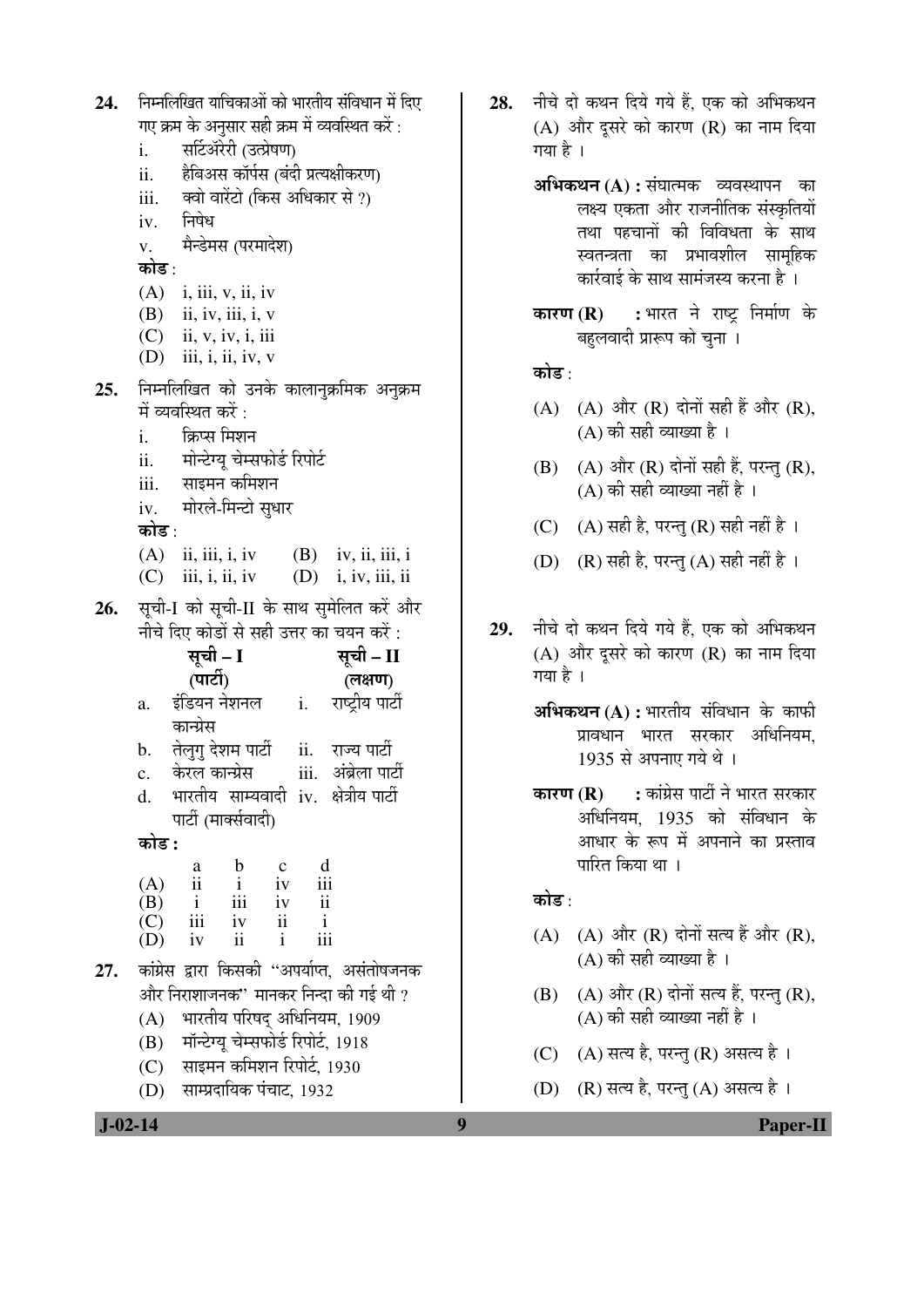**30.** Match List-I with List-II and select the correct answer from the codes given below :

|                | List-I<br>(Articles) |      |                     | $List-II$<br>(Provisions)               |    |
|----------------|----------------------|------|---------------------|-----------------------------------------|----|
| a.             | 359                  | i.   |                     | <b>Financial Emergency</b>              |    |
| $\mathbf{b}$ . | 312                  | ii.  |                     | <b>Finance Commission</b>               |    |
| $\mathbf{c}$ . | 280                  | 111. |                     | Suspension<br><b>Fundamental Rights</b> | οf |
| d.             | 360                  |      |                     | iv. All India Services                  |    |
|                | <b>Codes:</b>        |      |                     |                                         |    |
|                | a                    | b    | $\mathbf c$         | d                                       |    |
| (A)            | iii                  | iv   | $\ddot{\mathbf{i}}$ | $\mathbf{i}$                            |    |
| (B)            | $\mathbf{ii}$        | iii  | $\mathbf{i}$        | iv                                      |    |
| (C)            | $\mathbf{i}$         | ii   | iv                  | 111                                     |    |
|                | 1V                   | i    | iii                 | ii                                      |    |
|                |                      |      |                     |                                         |    |

- **31.** Who among the following has created eighteen definitions of public administration and put them in four categories of political, legal, occupational and managerial ?
	- (A) Gulick and Urwick
	- (B) Shafritz and Russell
	- (C) David H. Rosenbloom
	- (D) Paul H. Appleby
- **32.** Who among the following has not made a distinction between public and private administration ?
	- (A) Henry Fayol
	- (B) Herbert Simon
	- (C) Paul H. Appleby
	- (D) John Gaus
- **33.** What is the correct chronological sequence of the following reports ?
	- 1. A.D. Gorwala Report
	- 2. Paul H. Appleby Report
	- 3. Santhanam Committee Report
	- 4. First Administrative Reforms Commission Report.

Select the correct answer from the codes given below :

 $(A)$  1, 2, 3, 4 (B) 2, 1, 4, 3  $(C)$  1, 3, 2, 4 (D) 1, 3, 4, 2 **34.** Max Weber used the Greek word 'Charisma' to refer to 1. qualities acquired by experience 2. inherited qualities<br>3. supernatural quality supernatural qualities 4. super human qualities Select the correct answer from the codes given below : (A) 2, 3 and 4 (B) 1, 3 and 4<br>(C) 1 and 3 (D) 3 and 4  $(C)$  1 and 3 **35.** Which one of the following is not a base of organization ? (A) Function (B) Budgeting (C) Process (D) Clientele **36.** Which of the following statement is not correct in respect of India ? (A) Tax can be levied except by authority of law (B) No expenditure can be incurred from public funds except in the manner provided in the constitution and in accordance with law (C) Executive is bound to spend money in the manner as sanctioned by parliament (D) None of the above

**37.** Match List-I with List-II and select the correct answer from the codes given below :

|     | List-I               |                     |              |                            |          |  |  |  |
|-----|----------------------|---------------------|--------------|----------------------------|----------|--|--|--|
| a.  | Hierarchy            |                     |              | i.                         | Dr. K.S. |  |  |  |
|     |                      |                     |              |                            | Kothari  |  |  |  |
| b.  | Report on Public     |                     |              | ii.                        | House    |  |  |  |
|     | Administration       |                     |              |                            | keeping  |  |  |  |
|     | (1951)               |                     |              |                            |          |  |  |  |
| c.  | Preliminary          |                     |              | iii.                       | Scalar   |  |  |  |
|     | screening            |                     |              |                            | process  |  |  |  |
|     | examination          |                     |              | <sub>in</sub>              |          |  |  |  |
|     | Indian civil service |                     |              |                            |          |  |  |  |
| d.  |                      |                     |              | Auxilliary Agency iv. A.D. |          |  |  |  |
|     |                      |                     |              |                            | Gorwala  |  |  |  |
|     | <b>Codes:</b>        |                     |              |                            |          |  |  |  |
|     | a                    | b                   |              | d                          |          |  |  |  |
| (A) | $\mathbf{i}$         | iii                 | ii           | iv                         |          |  |  |  |
| (B) | iv                   | $\ddot{\mathbf{i}}$ | iii          | $\mathbf{i}$               |          |  |  |  |
| (C) | iii                  | iv                  | $\mathbf{i}$ | ii                         |          |  |  |  |
|     | ii                   | i                   | iv           | 111                        |          |  |  |  |

**Paper-II 10** J-02-14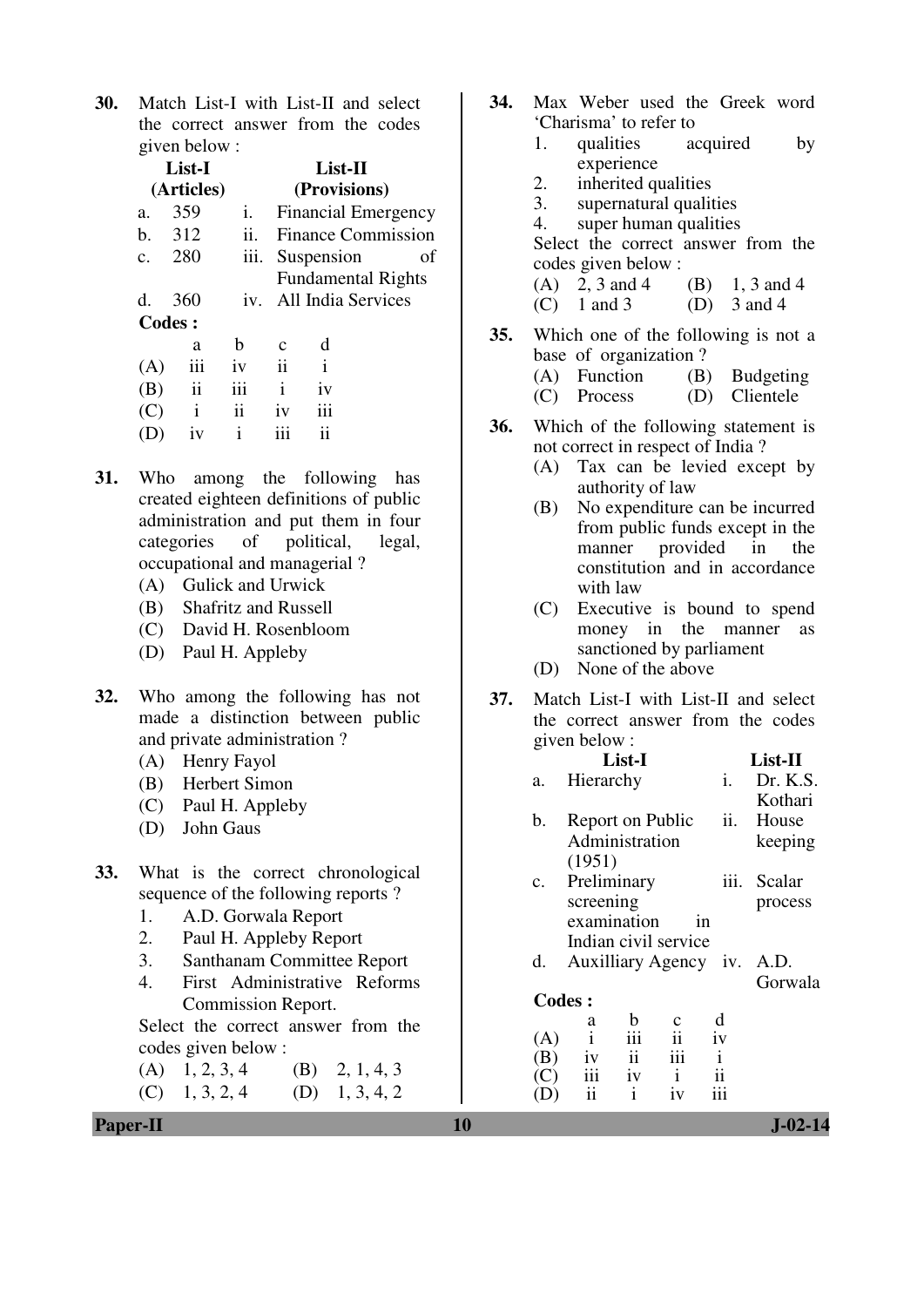30. सूची-I को सूची-II के साथ सुमेलित करें और नीचे दिए कोडों से सही उत्तर का चयन करें :

|                | सूची - I                |               |              | सूची – II                |  |  |
|----------------|-------------------------|---------------|--------------|--------------------------|--|--|
| (अनुच्छेद)     |                         |               | (प्रावधान)   |                          |  |  |
| $a_{-}$        | 359                     | $i$ .         |              | वित्तीय आपातकालीन        |  |  |
|                |                         |               | स्थिति       |                          |  |  |
| b.             | 312                     | ii.           | वित्त आयोग   |                          |  |  |
| $\mathbf{c}$ . | 280                     |               |              | iii. मौलिक अधिकारों का   |  |  |
|                |                         |               | स्थगन        |                          |  |  |
|                | d. 360                  |               |              | iv.   अखिल भारतीय सेवाएँ |  |  |
| कोड :          |                         |               |              |                          |  |  |
|                | a                       | b             | $\mathbf{c}$ | d                        |  |  |
| (A)            | iii                     | iv            | ii           | $\mathbf{i}$             |  |  |
| (B)            | $\overline{\mathbf{u}}$ | iii           | $\mathbf{i}$ | iv                       |  |  |
| (C)            | $\mathbf{i}$            | $\mathbf{ii}$ | iv           | iii                      |  |  |
| (D)            | iv                      | $\mathbf{i}$  | iii          | ii                       |  |  |
|                |                         |               |              |                          |  |  |

- निम्नलिखित में से किसने लोक प्रशासन की 31. अठारह परिभाषाएँ प्रतिपादित की और उन्हें राजनीतिक. कानुनी, व्यावसायिक तथा प्रबन्धकीय के चार वर्गों में रखा है ?
	- (A) गुलिक एवं उर्विक
	- (B) शैफरिट्ज़ एवं रसल
	- (C) डेविड एच. रोज़ेनब्लम
	- (D) पॉल एच. एप्पलबी
- सार्वजनिक तथा निजी प्रशासन के बीच अन्तर 32. निम्नलिखित में से किसने नहीं किया है ?
	- $(A)$  हेनरी फेयोल
	- (B) हर्बर्ट साइमन
	- (C) पॉल एच. एप्पलबी
	- (D) जॉन गॉस
- निम्नलिखित रिपोर्टों का सही कालानुक्रमिक 33. अनुक्रम क्या है ? ए.डी.गोरवाला रिपोर्ट  $1.$ 
	- पॉल एच. एप्पलबी रिपोर्ट  $\overline{2}$ .
	- संथानम समिति की रिपोर्ट  $\overline{3}$ .
	- प्रथम प्रशासनिक सुधार आयोग रिपोर्ट  $\overline{4}$ . नीचे दिए कोडों से सही उत्तर का चयन करें :
	- $1, 2, 3, 4$  $(A)$ (B)  $2, 1, 4, 3$  $1, 3, 2, 4$  $(C)$  $(D)$  1, 3, 4, 2

34. मैक्स वेबर ने किसका संकेत करने के लिए ग्रीक शब्द 'करिज़्मा' का उपयोग किया है ? अनुभव द्वारा अर्जित गुण 1. 2. उत्तराधिकार से प्राप्त गुण आधिदैविक गुण  $\overline{3}$ . अतिमानवीय गुण  $4.$ नीचे दिए कोडों से सही उत्तर का चयन करें :  $(B)$  1, 3 और 4  $(A)$  2, 3 और 4 1 और 3 3 और 4  $(C)$  $(D)$ निम्नलिखित में से संगठन का आधार कौन सा  $35.$ नहीं है ?  $(A)$  कार्य  $(B)$  बजटन (D) सेवार्थी वर्ग  $(C)$  प्रक्रिया भारत के सम्बन्ध में निम्नलिखित में से कौन सा 36. कथन सही नहीं है ? (A) कानूनी अनुमति को छोड़कर अन्य के द्वारा कर लगाया जा सकता है । लोक निधियों से कोई व्यय नहीं किया जा (B) सकता है सिवाय संविधान में प्रदान किए गए तरीके से और कानून के अनुरूप । (C) संसद द्वारा स्वीकृत तरीके के अनुसार ही

- कार्यपालिका धन को व्यय करने के लिए बाध्य है ।
- (D) उपर्युक्त में से कोई नहीं
- सूची-I को सूची-II के साथ सुमेलित करें और 37. नीचे दिए कोडों से सही उत्तर का चयन करें:

|                | सूची – I                          |                | सूची – II   |
|----------------|-----------------------------------|----------------|-------------|
| a.             | सोपानिकी (या                      | $\mathbf{i}$ . | डॉ. के.एस.  |
|                | पदानुक्रम)                        |                | कोठारी      |
| $\mathbf{b}$ . | लोक प्रशासन पर ii.                |                | हाऊस कीपिंग |
|                | रिपोर्ट (1951)                    |                |             |
| $\mathbf{c}$ . | भारतीय सिविल iii. सोपान-प्रक्रिया |                |             |
|                | सेवा में प्रारम्भिक               |                |             |
|                | छंटाई परीक्षा                     |                |             |
|                |                                   |                | $\sim$      |

सहायक एजेन्सी iv. ए.डी. गोरवाला  $\mathbf{d}$ . कोड :

 $\mathbf{h}$  $\mathbf{c}$  $\mathbf d$  $\overline{a}$  $(A)$  $\mathbf{i}$ iii  $\overline{\mathbf{i}}$  $iv$  $iv$  $\mathbf{ii}$ iii  $\mathbf{i}$ (B)  $\mathbf{i}$  $\overline{\mathbf{u}}$  $(C)$ iii  $iv$ iii (D)  $\mathbf{ii}$  $\mathbf{i}$  $iv$ 

11

 $J-02-14$ 

**Paper-II**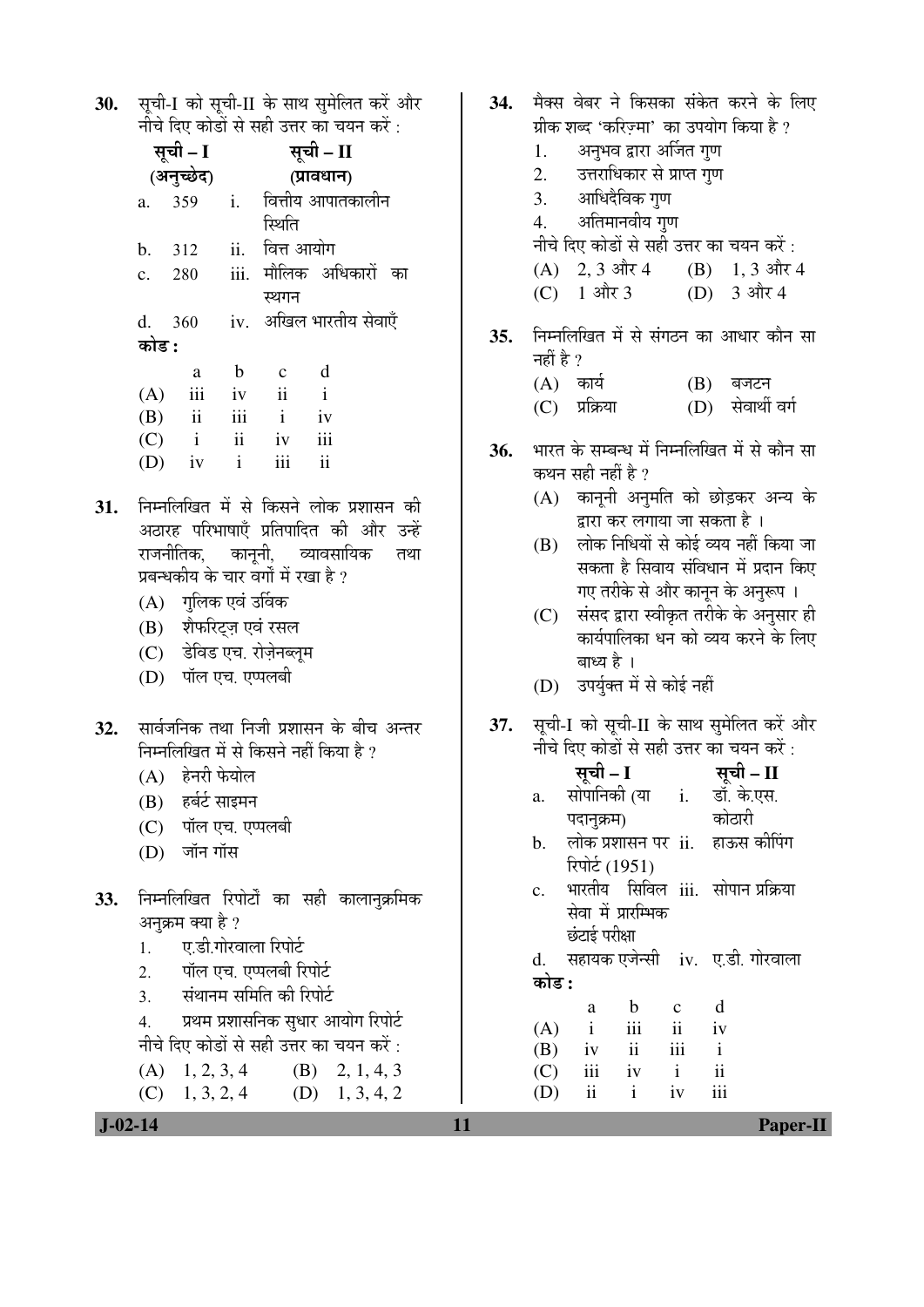- **38.** Which one of the following was the first state to establish the institution of the Lokayukta in India ?
	- (A) Rajasthan
	- (B) Bihar
	- (C) Uttar Pradesh
	- (D) Maharashtra
- **39.** Given below are two statements, one labelled as Assertion (A) and the other labelled as Reason (R) :
	- **Assertion (A) :** Under the spoils system the public offices are distributed to the members of the party victorious at the polls.
	- **Reason (R)** : The public offices are considered spoils to be enjoyed by the victors.

## **Codes :**

- (A) Both (A) and (R) are true and (R) is the correct explanation of (A).
- (B) Both (A) and (R) are true, but (R) is not the correct explanation of (A).
- $(C)$  (A) is true, but  $(R)$  is false.
- (D) (A) is false, but (R) is true.
- **40.** Who among the following are the protagonists of the integral view of public administration ?
	- 1. Henry Fayol
	- 2. Marshall Dimock
	- 3. Simon
	- 4. Gulick

 Select the correct answer from the codes given below :

## **Codes :**

- (A)  $1 \text{ and } 4$  (B)  $1 \text{ and } 3$
- (C)  $1$  and  $2$  (D)  $2$  and  $3$

**41.** Match List-I with List-II and select the correct answer from the codes given below :

|     |     | List-I                                  |                     |              | List-II                   |                                     |  |
|-----|-----|-----------------------------------------|---------------------|--------------|---------------------------|-------------------------------------|--|
|     |     | (Authors)                               |                     |              | (Books)                   |                                     |  |
|     | a.  |                                         | E.H. Carr           |              | Neorealism                |                                     |  |
|     |     |                                         |                     |              | and its critics           |                                     |  |
|     | b.  | R. Keohane                              |                     | ii.          |                           | From wealth                         |  |
|     |     |                                         |                     |              | to power                  |                                     |  |
|     | c.  | J.                                      |                     | iii.         |                           | The twenty                          |  |
|     |     | Mearsheimer                             |                     | year crisis  |                           |                                     |  |
|     | d.  | F. Zakaria                              |                     | iv.          |                           | The tragedy of                      |  |
|     |     |                                         |                     |              | great power               |                                     |  |
|     |     |                                         |                     |              | politics                  |                                     |  |
|     |     | <b>Codes:</b>                           |                     |              |                           |                                     |  |
|     |     | a                                       | $\mathbf b$         | $\mathbf c$  | d                         |                                     |  |
|     | (A) | $\mathbf{i}$                            | $\mathbf{ii}$       | iii          | iv                        |                                     |  |
|     | (B) | iv                                      | $\ddot{\mathbf{m}}$ | $\mathbf{i}$ | $\mathbf{ii}$             |                                     |  |
|     | (C) | iii                                     | $\mathbf{i}$        | iv           | $\overline{\mathbf{ii}}$  |                                     |  |
|     | (D) | ii                                      | iv                  | $\rm i$      | iii                       |                                     |  |
| 42. |     |                                         |                     |              |                           | Given below are two statements, one |  |
|     |     |                                         |                     |              |                           | labelled as Assertion (A) and the   |  |
|     |     |                                         |                     |              |                           |                                     |  |
|     |     | other labelled as Reason $(R)$ :        |                     |              |                           |                                     |  |
|     |     | <b>Assertion (A) : Globalization</b> is |                     |              |                           | a                                   |  |
|     |     |                                         |                     |              | multidimensional process. |                                     |  |
|     |     |                                         |                     |              |                           |                                     |  |

**Reason (R)** : It involves economic, political, social and cultural globalizations.

## **Codes :**

- (A) Both (A) and  $(R)$  are true and  $(R)$ is the right explanation of (A).
- (B) Both (A) and (R) are true but (R) is not the right explanation of  $(A)$ .
- $(C)$  (A) is true, but  $(R)$  is false.
- (D) (A) is false, but  $(R)$  is true.
- **43.** When two combatants are so different in their characters, and in their areas of comparative strategic advantage, that a confrontation between them comes to turn one side's ability to force, the other side to fight on their own terms. Name the type of war ?
	- (A) Unequal war
	- (B) Asymmetric war
	- (C) New war
	- (D) Post-westphalian war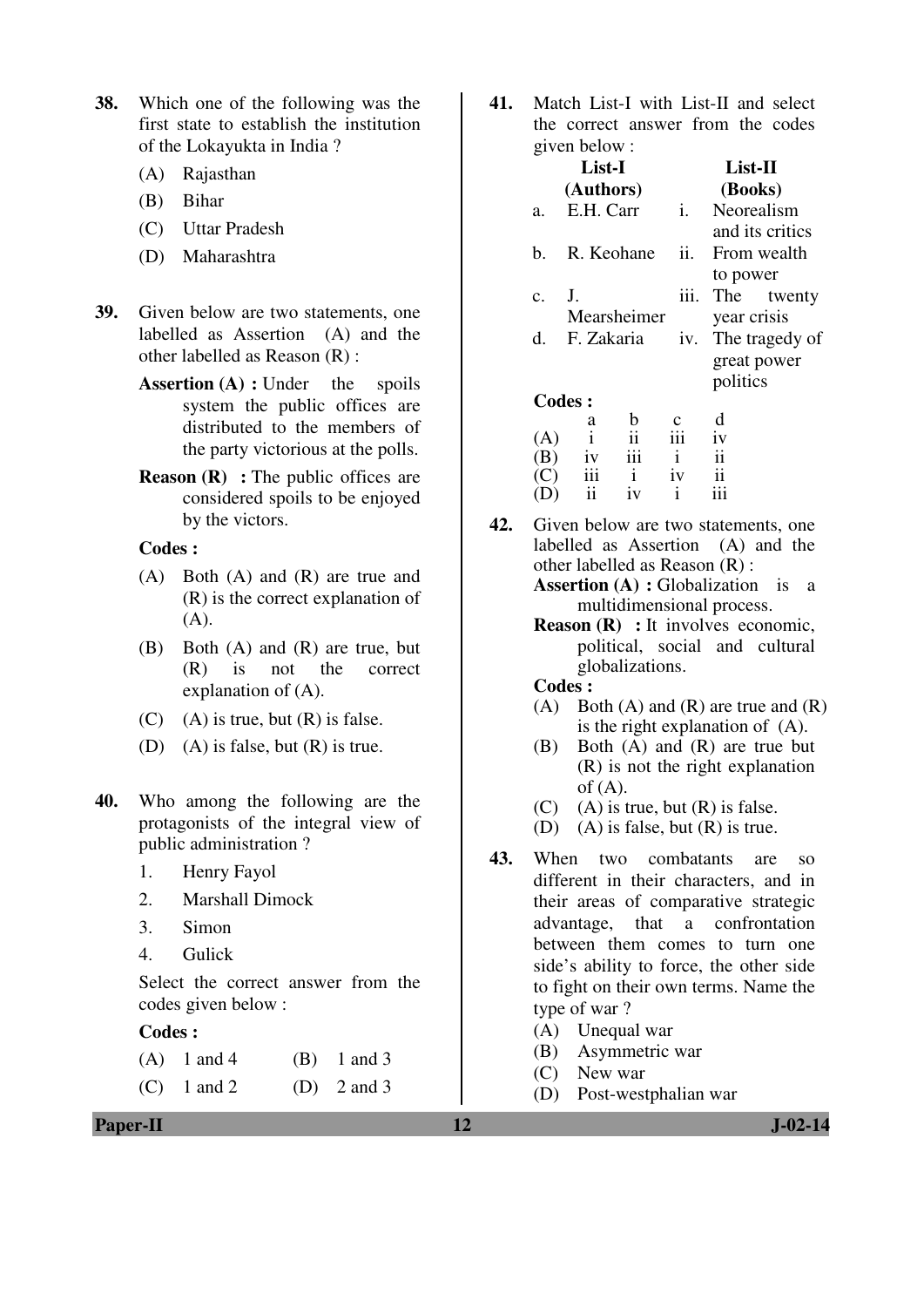- 38. भारत में लोकायुक्त संस्था स्थापित करने वाला पहला राज्य निम्नलिखित में से कौन सा $\,$  है ?
	- $(A)$  राजस्थान  $(B)$  बिहार
	- $(C)$  उत्तर प्रदेश  $(D)$  महाराष्ट्र
- 39. नीचे दो कथन दिये गये हैं. एक को अभिकथन  $(A)$  और दूसरे को कारण  $(R)$  का नाम दिया गया है ।
	- **अभिकथन (A) :** स्पॉयल्**स कि** अन्तर्गत, चुनाव में जीती पार्टी के सदस्यों को सार्वजनिक पद वितरित किए जाते हैं ।
	- **कारण (R) :** सार्वजनिक पदों को विजेताओं द्वारा आनन्द लेने वाले स्पॉयल्स समझा जाता है ।

कोड :

- $(A)$   $(A)$  और  $(R)$  दोनों सत्य हैं और  $(R)$ ,  $(A)$  की सही व्याख्या है।
- $(B)$   $(A)$  और  $(R)$  दोनों सत्य हैं, परन्तु  $(R)$ ,  $(A)$  की सही व्याख्या नहीं है ।
- (C) (A) सत्य है, परन्तु (R) असत्य है।
- (D) (A) असत्य है, परन्तु (R) सत्य है।
- 40. लोक प्रशासन के अविभाज्य विचार के समर्थक निम्नलिखित में से कौन हैं ?
	- 1. हेनरी फेयोल 2. मार्शल डिमॉक
	- 3. साइमन 4. गलिक

नीचे दिए कोडों से सही उत्तर का चयन करें :

## कोड़<sup>.</sup>

 $(A)$  1 और 4  $(B)$  1 और 3 (C)  $1 \text{ and } 2 \text{ } (D) \text{ and } 3$  41. सूची-I को सूची-II के साथ सुमेलित करें और नीचे दिए कोडों से सही उत्तर का चयन करें $\cdot$ 

|                |          |                                               |                |                 | $\frac{1}{2}$                          |           |  |
|----------------|----------|-----------------------------------------------|----------------|-----------------|----------------------------------------|-----------|--|
|                |          | सूची – I                                      |                |                 | सूची – II                              |           |  |
|                |          | (लेखक)                                        |                |                 | (पुस्तक)                               |           |  |
|                |          | a. ई.एच.कार                                   |                | i.              | निओरिएलिज़्म एण्ड                      |           |  |
|                |          |                                               |                |                 | इट्स क्रिटिक्स                         |           |  |
|                |          | b. आर. क्योहान                                |                | ii.             | फ्रोम वैल्थ टू पावर                    |           |  |
| $\mathbf{c}$ . |          | जे. मरशीमियर                                  |                |                 | iii. दी ट्वेंटी इयर                    |           |  |
|                |          | d. एफ. ज़कारिया                               |                | iv.             | क्राइसिस<br>दी ट्रैजेडी ऑफ ग्रेट       |           |  |
|                |          |                                               |                |                 | पावर पोलिटिक्स                         |           |  |
|                | कोड :    |                                               |                |                 |                                        |           |  |
|                |          |                                               |                |                 | d                                      |           |  |
|                | (A)      | $\begin{matrix} a \\ i \end{matrix}$          | $\frac{b}{11}$ | $\frac{c}{iii}$ | iv                                     |           |  |
|                |          | $(B)$ iv iii                                  |                | $\mathbf{i}$    | $\overline{\textbf{ii}}$               |           |  |
|                |          | $(C)$ iii                                     | $\mathbf{i}$   | iv              | $\,$ ii                                |           |  |
|                | $(D)$ ii |                                               | iv             | $\mathbf{i}$    | iii                                    |           |  |
| 42.            |          | नीचे दो कथन दिये गये हैं, एक को अभिकथन        |                |                 |                                        |           |  |
|                |          | (A) और दूसरे को कारण (R) का नाम दिया          |                |                 |                                        |           |  |
|                | गया है : |                                               |                |                 |                                        |           |  |
|                |          | <b>अभिकथन (A) :</b> वैश्वीकरण        बहुआयामी |                |                 |                                        |           |  |
|                |          | प्रक्रिया है ।                                |                |                 |                                        |           |  |
|                |          | <b>कारण (R) ः</b> आर्थिक,                     |                |                 |                                        | राजनीतिक, |  |
|                |          |                                               |                |                 | सामाजिक और सांस्कृतिक वैश्वीकरण        |           |  |
|                |          | इसमें समाविष्ट हैं ।                          |                |                 |                                        |           |  |
|                | कोड :    |                                               |                |                 |                                        |           |  |
|                | (A)      |                                               |                |                 | (A) और (R) दोनों सत्य हैं और (R),      |           |  |
|                |          | (A) की सही व्याख्या है ।                      |                |                 |                                        |           |  |
|                | (B)      |                                               |                |                 | (A) और (R) दोनों सत्य हैं, परन्तु (R), |           |  |
|                |          |                                               |                |                 | (A) की सही व्याख्या नहीं है ।          |           |  |
|                |          |                                               |                |                 |                                        |           |  |
|                |          | (C) (A) सत्य है, परन्तु (R) असत्य है ।        |                |                 |                                        |           |  |
|                |          | (D) (A) असत्य है, परन्तु (R) सत्य है ।        |                |                 |                                        |           |  |
| 43.            |          | जब दो लड़ाकू (यौद्धा) अपने चरित्र में और      |                |                 |                                        |           |  |
|                |          | तुलनात्मक सामरिक लाभ के अपने क्षेत्र में इतने |                |                 |                                        |           |  |
|                |          | भिन्न हैं कि उनके बीच मुकाबला एक पक्ष की      |                |                 |                                        |           |  |
|                |          | योग्यता को, दूसरे पक्ष को अपनी खुद की शर्तों  |                |                 |                                        |           |  |
|                |          | पर लड़ने के लिए विवश करने लगता है, इस         |                |                 |                                        |           |  |
|                |          | युद्ध के प्रकार का नाम बताइए ।                |                |                 |                                        |           |  |
|                |          |                                               |                |                 |                                        |           |  |
|                |          | (A) असमान युद्ध                               |                |                 |                                        |           |  |
|                |          | (B) असममित युद्ध                              |                |                 |                                        |           |  |
|                |          | (C) नवीन युद्ध                                |                |                 |                                        |           |  |

(D) वेस्टफेलियन उत्तरोत्तर युद्ध

 **J-02-14 13 Paper-II**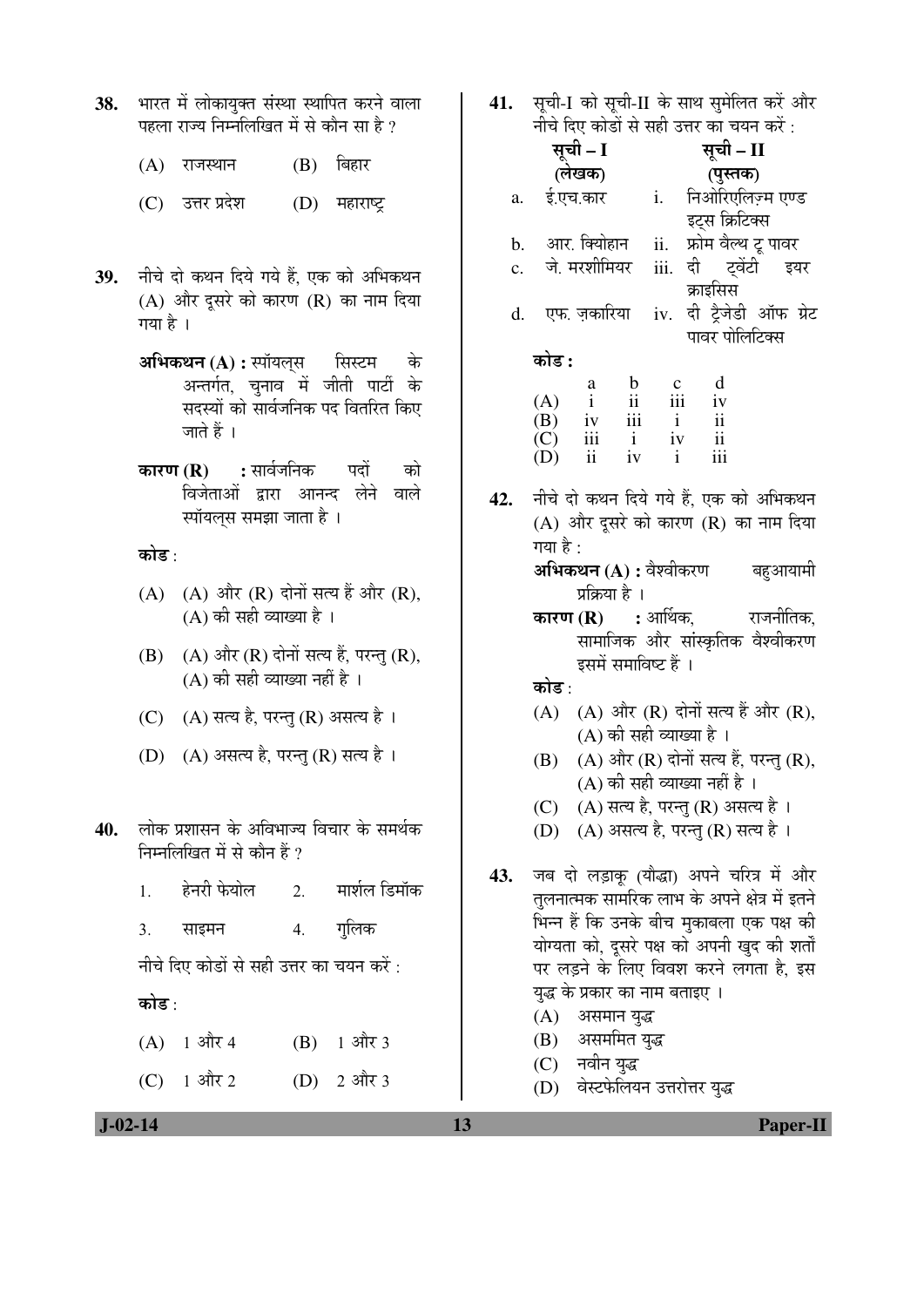- **44.** Name the UN fact finding mission on the Gaza Conflict 2009 Report
	- (A) Golding Report
	- (B) Goldstone Report
	- (C) Goldman Sachs Report
	- (D) Gaza Report
- **45.** Under which chapter and article does the UN security council consider a threat to international peace ; first explores ways to settle the dispute peacefully,
	- (A) Chapter VI, Article 36
	- (B) Chapter VI, Article 33
	- (C) Chapter VII, Article 47
	- (D) Chapter VII, Article 42
- **46.** Which of the following are correct features of the modern institution of international law ?
	- (i) Unilateral legislation
	- (ii) Consent and legal obligation
	- (iii) Language and practice of justification
	- (iv) Discourse of institutional antonomy

 Select the correct answer from the codes given below :

- $(A)$  (i), (ii) and (iii) are correct.
- (B) (i), (iii) and (iv) are correct.
- (C) (i), (ii) and (iv) are correct.
- (D) (ii), (iii) and (iv) are correct.
- **47.** The United Nations Conference well known as Copenhagen, COP 15 dealt with the issue of
	- (A) Global Warming
	- (B) Climate Change
	- (C) Environment
	- (D) Population Explosion

**Paper-II 14** J-02-14

**48.** Match List-I with List-II and select the correct answer from the codes  $\alpha$ iven below :

|                     |    |                                                                                                                                              |                                                                                                                                             | $List-II$                                                                 |  |  |  |  |
|---------------------|----|----------------------------------------------------------------------------------------------------------------------------------------------|---------------------------------------------------------------------------------------------------------------------------------------------|---------------------------------------------------------------------------|--|--|--|--|
|                     |    |                                                                                                                                              |                                                                                                                                             |                                                                           |  |  |  |  |
|                     |    |                                                                                                                                              |                                                                                                                                             | (Year of<br>Origin)                                                       |  |  |  |  |
|                     |    |                                                                                                                                              |                                                                                                                                             | 1989                                                                      |  |  |  |  |
|                     |    |                                                                                                                                              |                                                                                                                                             |                                                                           |  |  |  |  |
|                     |    |                                                                                                                                              |                                                                                                                                             |                                                                           |  |  |  |  |
|                     |    |                                                                                                                                              | ii.                                                                                                                                         | 1948                                                                      |  |  |  |  |
|                     |    |                                                                                                                                              |                                                                                                                                             |                                                                           |  |  |  |  |
|                     |    |                                                                                                                                              |                                                                                                                                             |                                                                           |  |  |  |  |
|                     |    |                                                                                                                                              |                                                                                                                                             |                                                                           |  |  |  |  |
|                     |    |                                                                                                                                              |                                                                                                                                             |                                                                           |  |  |  |  |
|                     |    |                                                                                                                                              |                                                                                                                                             |                                                                           |  |  |  |  |
|                     |    |                                                                                                                                              |                                                                                                                                             |                                                                           |  |  |  |  |
|                     |    |                                                                                                                                              |                                                                                                                                             |                                                                           |  |  |  |  |
|                     |    |                                                                                                                                              |                                                                                                                                             |                                                                           |  |  |  |  |
|                     |    |                                                                                                                                              |                                                                                                                                             |                                                                           |  |  |  |  |
| <b>Codes:</b>       |    |                                                                                                                                              |                                                                                                                                             |                                                                           |  |  |  |  |
| a                   | b  | $\mathbf c$                                                                                                                                  | d                                                                                                                                           |                                                                           |  |  |  |  |
| $\mathbf{i}$<br>(A) |    |                                                                                                                                              | iv                                                                                                                                          |                                                                           |  |  |  |  |
| (B)                 |    | $\mathbf{i}$                                                                                                                                 | iii                                                                                                                                         |                                                                           |  |  |  |  |
| (C)                 |    |                                                                                                                                              | $\mathbf{i}$                                                                                                                                |                                                                           |  |  |  |  |
| iii<br>(D)          |    | iv                                                                                                                                           | $\overline{11}$                                                                                                                             |                                                                           |  |  |  |  |
|                     | ii | $\epsilon$ is very conservative.<br>List-I<br>(OAS)<br>Free Trade<br>(NAFTA)<br>Treaty<br>(SEATO)<br>$\overline{\text{iii}}$<br>$\mathbf{i}$ | (Regional<br>Organization)<br><b>American States</b><br>North Atlantic<br>Agreement<br>Union (AMU)<br>Organization<br>ii<br>iv<br>iv ii iii | Organization of i.<br>Arab Maghreb iii. 1954<br>South East Asian iv. 1994 |  |  |  |  |

- **49.** Given below are two statements, one labelled as Assertion (A) and the other labelled as Reason (R) :
	- **Assertion (A):** India is pursuing a positive asymmetry in South Asia.
	- **Reason (R)** : India is strategically contained by China-Pakistan partnership.

#### **Codes :**

- (A) Both (A) and  $(R)$  are true and  $(R)$ is the right explanation of (A).
- (B) Both (A) and (R) are true but (R) is not the right explanation  $of (A)$ .
- $(C)$  (A) is true, but  $(R)$  is false.
- (D) (A) is false, but (R) is true.
- **50.** Who is the author of the book "Pakistan's Arms Procurement and Military build-up 1979-99 : In search of a policy" ?
	- (A) Ahmed Rashid
	- (B) Ayesha Jalal
	- (C) Ayesha Siddiqa Ada
	- (D) Stephen Cohen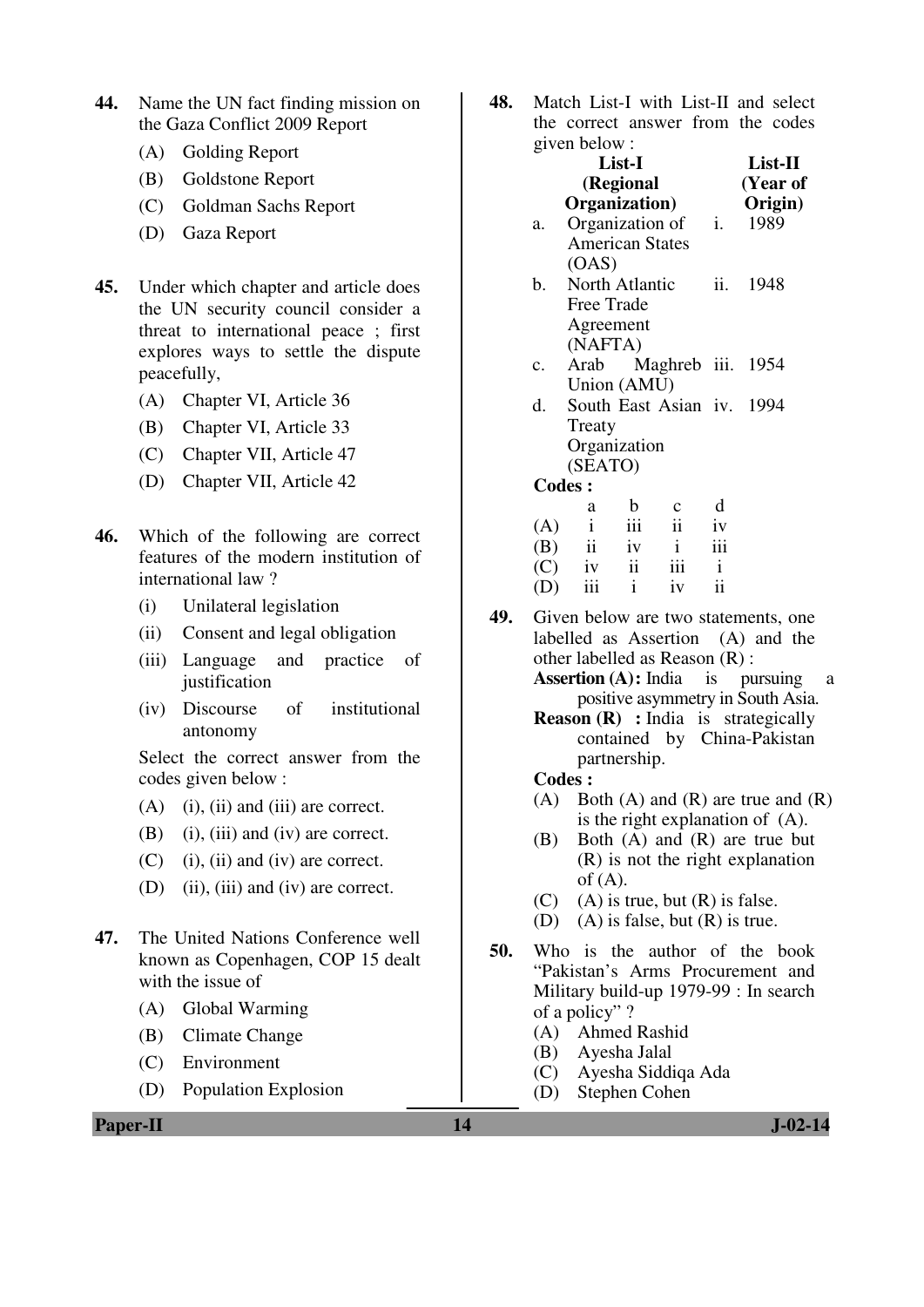- 44. गाज़ा संघर्ष 2009 रिपोर्ट पर यू.एन. तथ्य खोजी मिशन का नाम बताइये ।
	- $(A)$  गोलिंडग रिपोर्ट
	- (B) गोल्डस्टोन रिपोर्ट
	- (C) गोल्डमैन साश रिपोर्ट
	- $(D)$  गाजा रिपोर्ट
- 45. यू.एन. सुरक्षा परिषद् किस अध्याय और ू<br>अनुच्छेद के अन्तर्गत, अंतर्राष्ट्रीय शांति के लिए खतरा देखने पर, वाद-विवाद का शर्तों के अन्तर्गत शान्तिपूर्वक निबटारा करने के लिए सर्वप्रथम तरीकों की खोज करती है ?
	- $(A)$  अध्याय VI, अनुच्छेद 36
	- (B) अध्याय VI, अनुच्छेद 33
	- (C) अध्याय VII, अनुच्छेद 47
	- (D) अध्याय VII, अनुच्छेद 42
- 46. अंतर्राष्ट्रीय कानून के आधुनिक संस्थान की सही <u>विशेषताएँ निम्नोलेखित में से कौन सी हैं ?</u>
	- (i) एक पक्षीय कानुन
	- (ii) सहमति और काननी दायित्व
	- (iii) भाषा और औचित्य का प्रयोग
	- $(iv)$  सांस्थानिक स्वायतता की वार्ता

नीचे दिए कोडों से सही उत्तर का चयन कीजिए :

- (A) (i), (ii) और (iii) सही हैं ।
- (B) (i), (iii) और (iv) सही हैं ।
- (C) (i), (ii) और (iv) सही हैं ।
- (D) (ii), (iii) और (iv) सही हैं ।
- 47. कोपेनहेगन, COP 15 के रूप में सुप्रसिद्ध संयुक्त राष्ट्र सम्मेलन का सम्बन्ध किस मुद्दे से है*?* 
	- $(A)$  वैश्विक ऊष्मीकरण
	- (B) जलवायु परिवर्तन
	- $(C)$  वातावरण
	- (D) जनसंख्या विस्फोट
	-

48. सची-I को सची-II के साथ समेलित करें और

|     | नीचे दिए कोडों से सही उत्तर का चयन करें ।                                          |                                       |              |                                        |                          |                |  |
|-----|------------------------------------------------------------------------------------|---------------------------------------|--------------|----------------------------------------|--------------------------|----------------|--|
|     | ा २०४ ।<br>सूची – II<br>(स्थापन्य<br>सूची - I                                      |                                       |              |                                        |                          |                |  |
|     |                                                                                    | (क्षेत्रीय संगठन)                     |              |                                        |                          | (स्थापना वर्ष) |  |
|     | a.                                                                                 | ऑर्गेनाइज़ेशन ऑफ i. 1989              |              |                                        |                          |                |  |
|     |                                                                                    | अमेरिकन स्टेट्स (ओ                    |              |                                        |                          |                |  |
|     |                                                                                    | ए एस)                                 |              |                                        |                          |                |  |
|     | b.                                                                                 | नोर्थ अटलांटिक फ्री<br>ii. 1948       |              |                                        |                          |                |  |
|     |                                                                                    | ट्रेड एग्रीमेंट (नाफ्टा/एन            |              |                                        |                          |                |  |
|     |                                                                                    | ए एफ टी ए)                            |              |                                        |                          |                |  |
|     | c.                                                                                 |                                       |              | अरब मघरेब यूनियन iii. 1954             |                          |                |  |
|     |                                                                                    |                                       |              | (ए एम यू)<br>साऊथ ईस्ट् एशियन iv. 1994 |                          |                |  |
|     | d.                                                                                 |                                       |              |                                        |                          |                |  |
|     |                                                                                    |                                       |              | ट्रीटी ऑर्गेनाइजेशन                    |                          |                |  |
|     | (सीटो/एस इ ए टी ओ)                                                                 |                                       |              |                                        |                          |                |  |
|     | कोड :                                                                              |                                       |              |                                        |                          |                |  |
|     |                                                                                    |                                       | a b          | $\mathbf{c}$                           | d                        |                |  |
|     |                                                                                    |                                       |              | $(A)$ i iii ii iv                      |                          |                |  |
|     |                                                                                    |                                       |              | $(B)$ ii iv i                          | iii                      |                |  |
|     |                                                                                    |                                       |              | $(C)$ iv ii iii i                      |                          |                |  |
|     |                                                                                    | $(D)$ iii                             | $\mathbf{i}$ | iv                                     | $\overline{\textbf{ii}}$ |                |  |
| 49. | नीचे दो कथन दिये गये हैं, एक को अभिकथन                                             |                                       |              |                                        |                          |                |  |
|     | (A) और दूसरे को कारण (R) का नाम दिया                                               |                                       |              |                                        |                          |                |  |
|     | गया है, और नीचे दिए कोडों से अपने उत्तर का                                         |                                       |              |                                        |                          |                |  |
|     | चयन करें :                                                                         |                                       |              |                                        |                          |                |  |
|     | <b>अभिकथन (A) :</b> भारत   दक्षिण   एशिया   में                                    |                                       |              |                                        |                          |                |  |
|     | सकारात्मक असमरूपता का अनुसरण                                                       |                                       |              |                                        |                          |                |  |
|     | कर रहा है ।                                                                        |                                       |              |                                        |                          |                |  |
|     | <b>कारण (R) :</b> भारत को चीन-पाकिस्तान                                            |                                       |              |                                        |                          |                |  |
|     |                                                                                    | एकजुटता द्वारा सामरिक रूप से निरोधित  |              |                                        |                          |                |  |
|     | रखा जा रहा है ।                                                                    |                                       |              |                                        |                          |                |  |
|     | कोड :                                                                              |                                       |              |                                        |                          |                |  |
|     |                                                                                    | (A) (A) और (R) दोनों सत्य हैं और (R), |              |                                        |                          |                |  |
|     | (A) की सही व्याख्या है ।                                                           |                                       |              |                                        |                          |                |  |
|     | (A) और (R) दोनों सत्य हैं, परन्तु (R),<br>(B)                                      |                                       |              |                                        |                          |                |  |
|     | $(A)$ की सही व्याख्या नहीं है।                                                     |                                       |              |                                        |                          |                |  |
|     | (A) सत्य है, परन्तु (R) असत्य है ।<br>(C)<br>(D) (A) असत्य है, परन्तु (R) सत्य है। |                                       |              |                                        |                          |                |  |
|     |                                                                                    |                                       |              |                                        |                          |                |  |
| 50. | ''पाकिस्तान'स आर्म्स प्रोक्योरमेंट एण्ड मिलिटरी                                    |                                       |              |                                        |                          |                |  |
|     |                                                                                    | बिल्डअप 1979-99 : इन सर्च ऑफ पॉलिसी"  |              |                                        |                          |                |  |
|     | नामक पुस्तक के लेखक कौन हैं ?                                                      |                                       |              |                                        |                          |                |  |
|     | (A)    अहमद रशीद                                                                   |                                       |              |                                        |                          |                |  |
|     | (B) आऐशा जलाल                                                                      |                                       |              |                                        |                          |                |  |
|     | (C) आऐशा सिद्धीका अदा                                                              |                                       |              |                                        |                          |                |  |
|     | (D) स्टीफन कोहेन                                                                   |                                       |              |                                        |                          |                |  |
|     |                                                                                    |                                       |              |                                        |                          |                |  |

 **J-02-14 15 Paper-II**